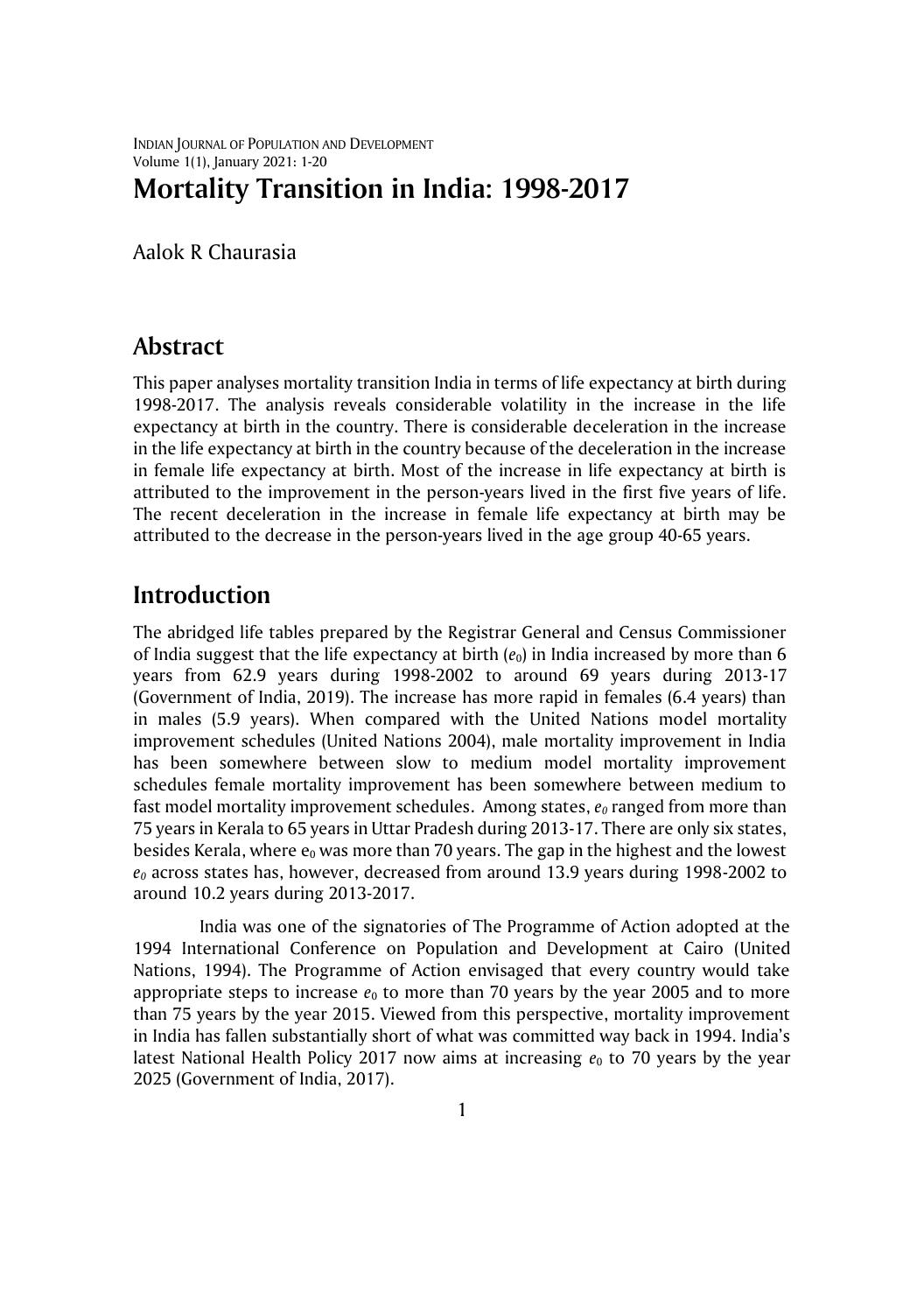The life expectancy at birth is an indicator of population health (Wilmoth, 2000) and the most widely used summary measure of the survival experience of the population. The relationship between survival and  $e<sub>0</sub>$ , although reciprocal, is more complicated (Pollard, 1982). Improvement in survival probability at different ages of the life has different impact on the improvement in  $e_0$ . The relevance of  $e_0$ , essentially, lies in the fact that the increase in the length of life of the people is one of the key health and development agenda throughout the world. Improvement in the health status of the people and reduction in mortality are widely recognised as the most proximate approaches of increasing the length of the life.

Despite the slow mortality transition and despite marked within country variation in longevity in India, there is virtually no study, to the best of our knowledge, that has analysed the temporal patterns and regional variations in  $e_0$  in India in recent years. There have been many studies in the past that have analysed mortality transition in India (Chaurasia, 2010; Mari Bhat, 1987) but recent studies on mortality transition in India, especially, after 2000, are rare. Such an analysis is relevant as India announced a new population policy in 2000 (Government of India, 2000) and a new health policy in 2002 (Government of India, 2002). The National Rural Health Mission was launched in the year 2005 with a focus on establishing a fully functional, community-owned, decentralized health care delivery system (Government of India, 2005). In 2013, the National Urban Health Mission was launched (Government of India, 2013). The two Missions were clubbed into National Health Mission in 2013 which envisages achievement of universal access to equitable, affordable, and quality health care services that are accountable and responsive to health and family welfare needs of the people (Government of India, 2013). India has also recorded an unprecedented economic growth in the recent past. During 2001-2011, the country recorded an average annual growth rate of almost 7.7 per cent per year in the gross domestic product (Government of India, 2018). Although, economic growth in India slowed down after 2011, yet it remained amongst the highest in the world. It is expected that population and health related policy measures and rapid economic growth during 2000- 2015 would have contributed to an accelerated improvement in the survival experience of Indian population and would have an impact on the health of the population of the country. It is in the above context, that this paper analyses temporal patterns and regional variations in the life expectancy at birth in India during 1998-2017.

The paper is organised as follows. The next section describes the data source. We have used abridged life tables based on India's official Sample Registration System. The third section outlines the methodology. We first analyse the trend in  $e_0$  during 1998-2002 through 2013-2017 and then decompose the change in  $e_0$  to the change in person-years lived in different ages. Results of the analysis of the trend in  $e_0$  are presented in four. Section five analyses the contribution of the change in person-years lived in different ages to the change in  $e_0$ . Findings of the analysis are summarised and discussed in the last section of the paper.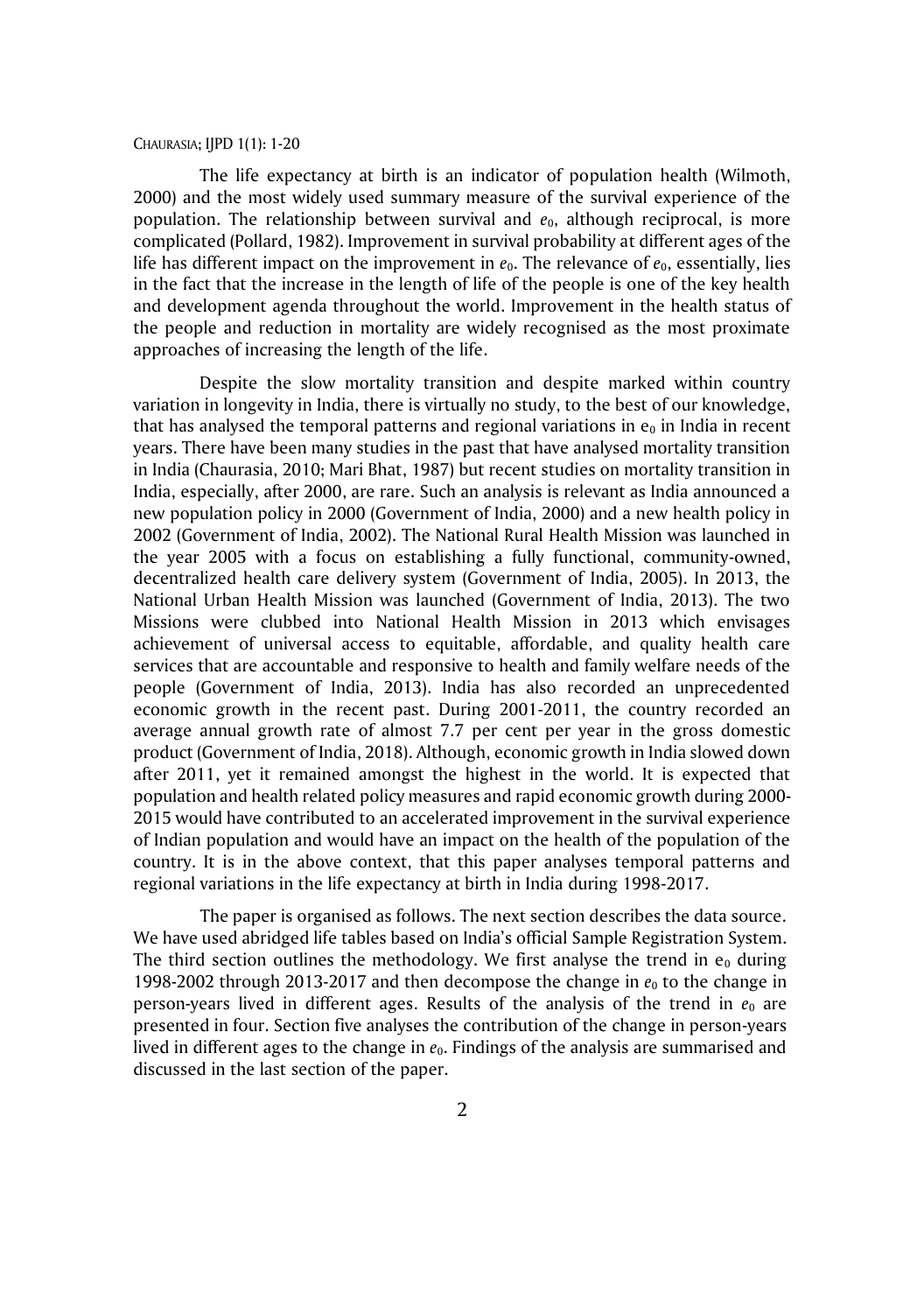### **Data Source**

The analysis is based on the abridged life tables prepared by the Registrar General and Census Commissioner of India based on age specific death rates available through official Sample Registration System (SRS). SRS is a large-scale demographic sample survey based on the mechanism of a dual record system which was launched in 1964- 65 to provide reliable estimates of fertility and mortality indicators. Since 1969-70, SRS covers the entire country (Government of India, 1971). Reporting of births and deaths in SRS has been found to be fairly reliable, although, there is some under-reporting (Government of India, 1983; Government of India, 1988; Mari Bhat, 2002; Mahapatra, 2010; 2017). Abridged life tables, based on SRS are available for the country and for states having least 10 million population. Five years average age-specific death rates are used for the construction of life tables to adjust for sampling fluctuations and to augment the sample size (Government of India, 2019) so that the average mortality experience of the population over five years period and it is assumed that the average mortality experience refers to the mid-year of the five-year period. Thus, abridged life table for the period 1998-2002 is assumed to reflect the mortality situation that prevailed in the year 2000. In situation where no death is reported under the system in an age-group, the age-specific death rate for that age group is imputed based on a geographic approach (Government of India, 2019). These abridged life tables are available for concurrent five-year periods since 1986-90 and are the only source to analyse temporal patterns of the life expectancy at birth in the country.

# **Methods**

The analysis has been carried out in two parts. The first part of the analysis focusses on characterising the trend in  $e_0$  while the second part dwells upon analysing the contribution of the change in person-years lived in different age groups to the change in  $e_0$ . To analyse the trend, we first identify the year(s) when the trend has changed. This is important as the trend in  $e_0$  may be influenced by policies and programmes directed towards improving the health of the people and by improvements in the standard of living. The trend analysis is then carried out separately for different temporal segments in which the trend has remained unchanged. Different methods are available for identifying the year(s) when the trend has changed. These include permutation test (Kim et al, (2000), Bayesian Information Criterion (BIC) (Kim et al, 2009), BIC3 (Kim and Kim (2016) and Modified BIC (Zhang and Siegmund (2007). The permutation test is the gold standard but is computationally very intensive. BIC performs well to detect a change with a small effect size but has a tendency of overestimating the number of joinpoints. The Modified BIC is the most conservative method, but it performs well to detect a change with a large effect size. The performance of BIC3 is comparable to that of the permutation test.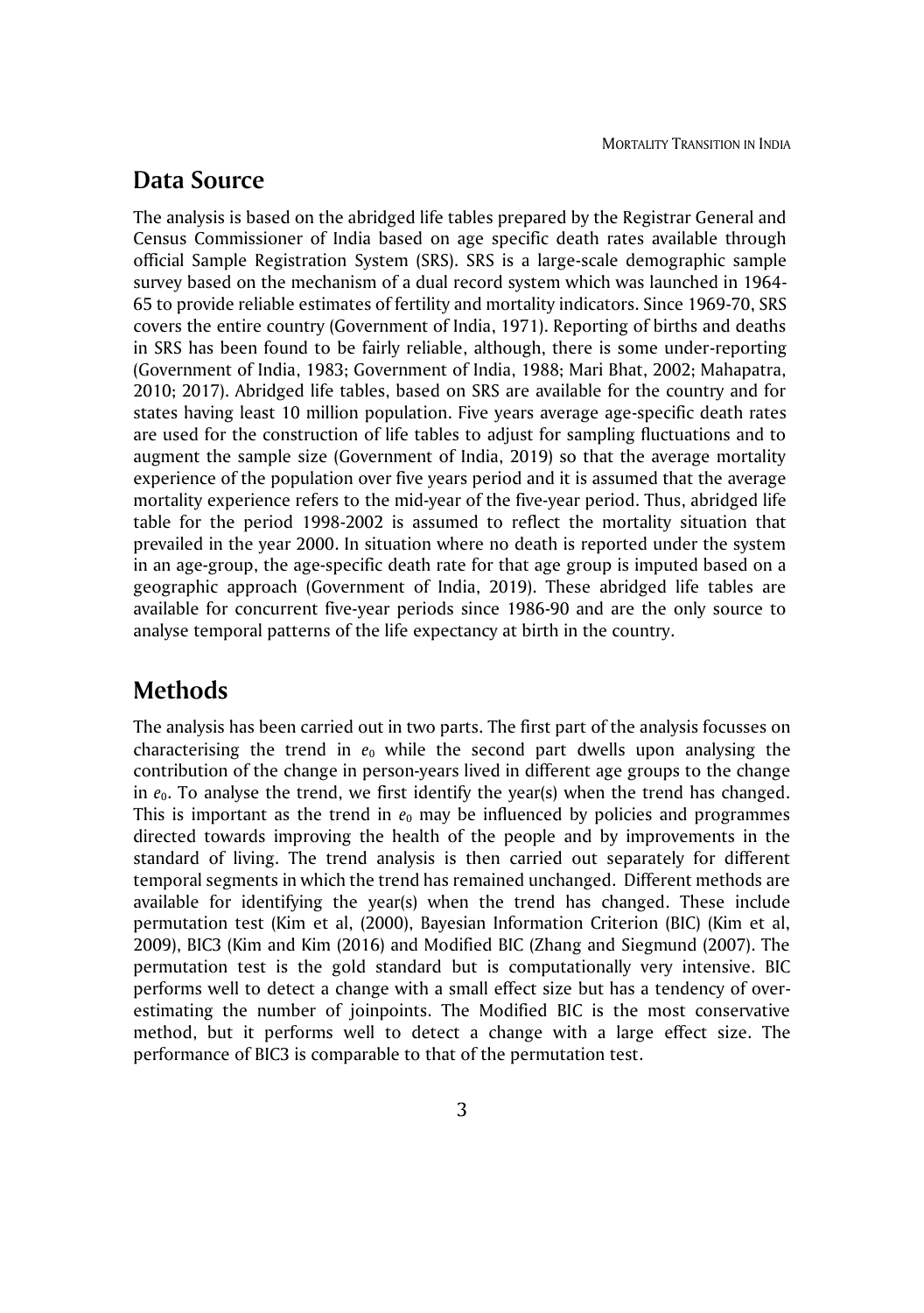When there is a change in trend, the trend analysis may be carried out through joinpoint regression analysis. Let  $y_i$  denotes  $e_0$  for the year  $t_i$  such that  $t_1 < t_2 < ... < t_n$ . Then the joinpoint regression model is defined as

$$
\ln(y_i) = \alpha + \beta_1 t_1 + \beta_1 u_1 + \beta_2 u_2 + \dots + \beta_j u_j + \varepsilon_i
$$
 (1)

where

$$
u_j = \begin{cases} (t_j - k_j), & \text{if } t_j > k_j \\ 0 & \text{otherwise} \end{cases}
$$

and  $k_1 < k_2$ ....... $< k_i$  are the years when the trend has changed or joinpoints. Details of joinpoint regression are given elsewhere (Kim et al, 2000; Kim et al, 2004). Assuming that the trend is linear on a log scale in a temporal segment or between two joinpoints or

$$
\ln(y_t) = \alpha_0 + \beta(t) \tag{2}
$$

then the annual per cent change (APC) in *e<sup>0</sup>* between two joinpoints or in a temporal segment is estimated as

$$
APC = \frac{e_{0(t+1)} - e_{0t}}{e_{0t}} \times 100 = (e^{\beta} - 1) \times 100
$$
\n(3)

The average annual per cent change (AAPC) during the entire reference period is then obtained as the weighted average of APCs in different temporal segments with weights equal to the length of different temporal segments. The AAPC is argued to be a better approach to describe the long-term trend when the trend changes over time in comparison to the commonly used approach in which a single regression line on a log scale is fitted for the entire reference period and the average annual per cent change is calculated from the slope of the regression line (Clegg et al, 2009). AAPC permits comparison of trend in different temporal segments.

Actual calculations are carried out using Joinpoint Regression Program (National Institute of Cancer, 2013). The software requires specification of minimum (0) and maximum number of joinpoints  $(0)$  up to a maximum of 9 in advance. The programme starts with 0 or minimum number of joinpoints, which means a straight line fit on a log scale and tests whether more joinpoints must be added to the model to better describe the trend in the data. The statistical significance of the change in trend is tested based on a Monte Carlo permutation method (Kim et al, 2000). The number of joinpoint(s) are identified using the grid search method (Lerman, 1980) which allows a joinpoint to occur exactly at the year *t*. A grid is created for all possible positions of the joinpoint(s) or combination of joinpoint(s), the model is fitted for each possible position and that position is selected which minimises the sum of squared errors (SSE). In the present analysis, the minimum number of joinpoint(s) has been set to 0 while the maximum number of joinpoint(s) is set to 4.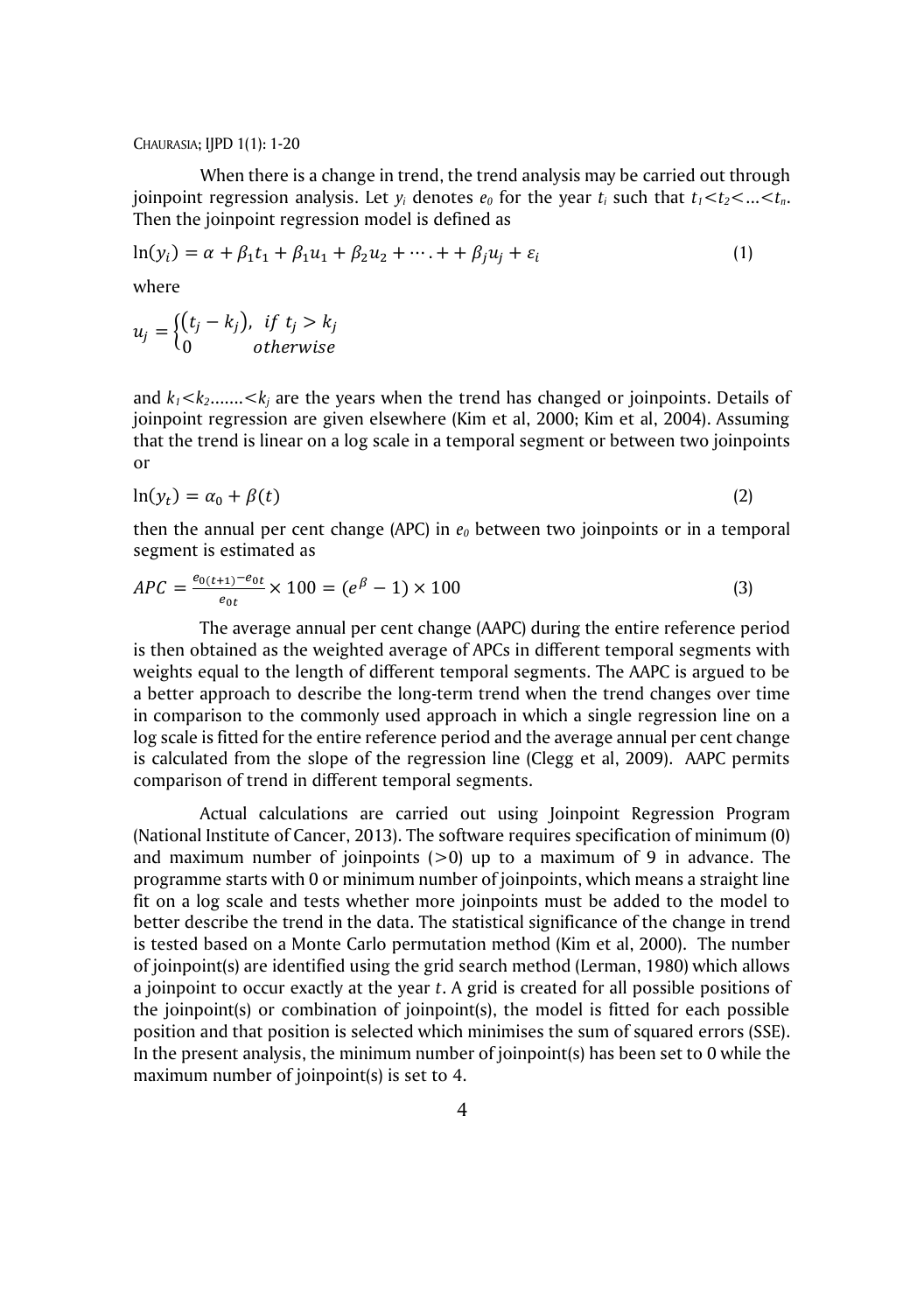Joinpoint regression analysis has frequently been used for analysing trend in mortality and morbidity from specific causes (Tyczynski and Berkel, 2005; Doucet, Rochette and Hamel, 2016; John and Hanke, 2015; Akinyede and Soyemi, 2016; Mogos et al, 2016; Chatenoud et al, 2015; Missikpode et al, 2015; Rea et al, 2017; Qiu et al, 2008; Puzo, Qin and Mehlum, 2016). It has also been used for estimating population parameters under changing population structure (Gillis and Edwards, 2019). It has also been used to analyse long-term trend in infant mortality and marital fertility in India (Chaurasia, 2020a; 2020b) and in understanding the rapid increase in life expectancy in Shanghai, China (Chen et al, 2018). Jointpoint regression analysis has also been used to analyse patterns and changes in life expectancy at birth in China during 1990-2016 (Chen et al, 2020).

The second part of the paper analyses the contribution of the change in person-years lived in different ages to the change in *e*0. Let the radix of the life table is  $l_0$  or there are  $l_0$  persons at age 0. If there is no death, at any age, then the total number of person-years lived up to the age *N* will be *N*\**l*0. If there is no death in the first year of life, then the survival probability in the first year of life,  $_1p_0=1$ , and the total number of person-years lived in the first year of life will be  $_1L_0=I_0$ . If  $_1p_0<1$ , then  $_1L_0< I_0$  and personyears lost in the first year of life is

$$
{}_{1}D_{0} = l_{0} - {}_{1}L_{0} \tag{4}
$$

The persons years lost through all ages as the result of mortality in the first year of life, therefore, is given by

$$
D_1 = \sum_{1}^{N} {}_{1}D_0 = N * {}_{1}D_0 \tag{5}
$$

Similarly, the person years lost in the second year of life is given by

$$
{}_{1}D_{1} = {}_{1}L_{0} - {}_{1}L_{1} \tag{6}
$$

and the number of person years lost through all ages as the result of the mortality in the second year of life is given by

$$
D_2 = \sum_{1}^{N} {}_{1}D_1 = (N - 1) * {}_{1}D_1
$$
\n<sup>(7)</sup>

Total person-years of life lost due to mortality in different ages is, therefore

$$
_ND_0=\sum_N D_i\tag{8}
$$

The life expectancy at birth, *e<sup>0</sup>* may now be computed as

$$
e_0 = \frac{N^{\mu} l_0 - N^{\mu} l_0}{l_0} = N - \frac{N^{\mu} l_0}{l_0}
$$
\n(9)

The change in  $e_0$  between two points in time, 1 and 2 may now be decomposed as

$$
e_0^2 - e_0^1 = \frac{N D_0^1 - N D_0^2}{l_0} = \frac{1}{l_0} \sum_N D_i^1 - D_i^2
$$
 (10)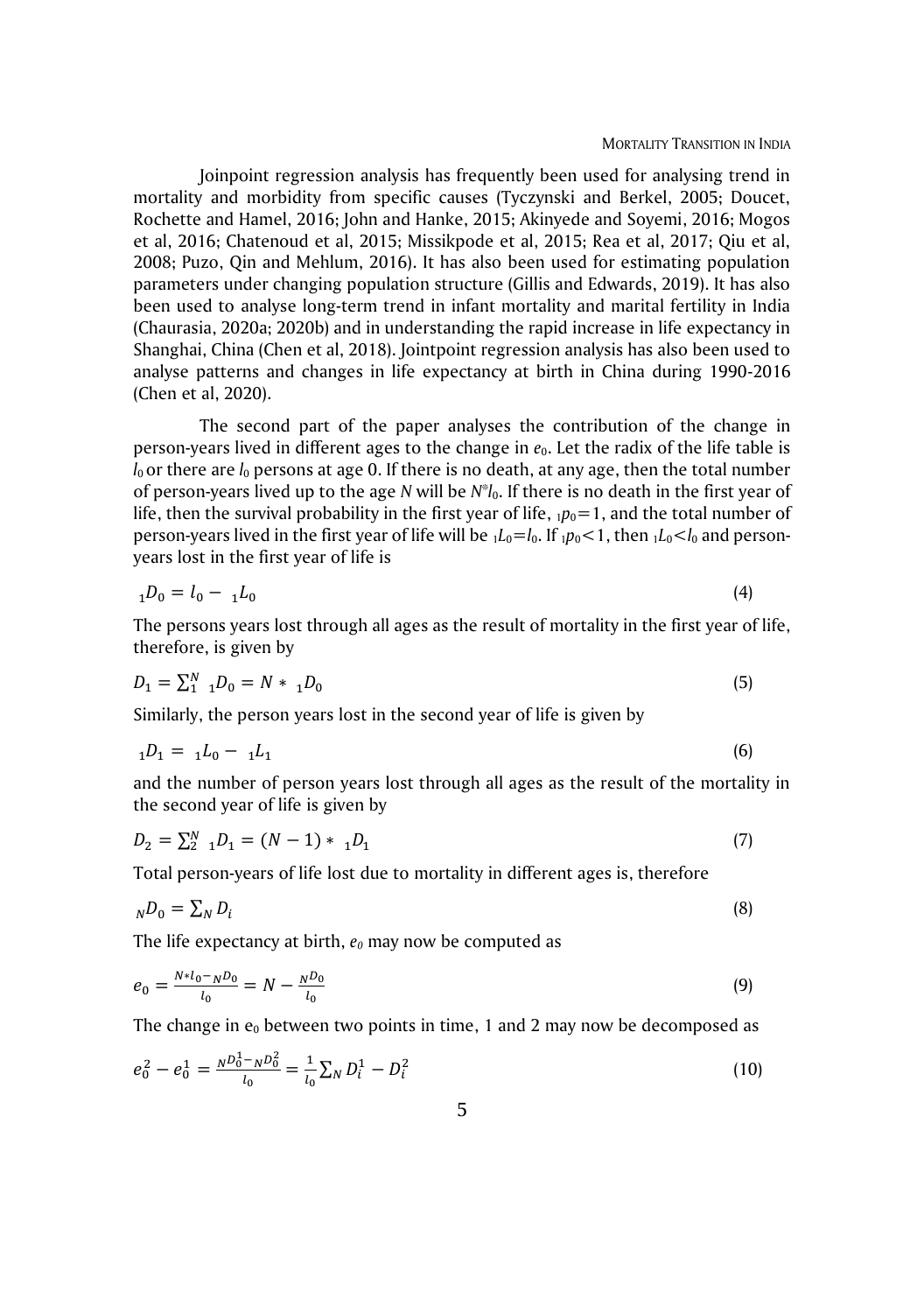# **Temporal Patterns**

Results of the joinpoint regression analysis of the trend in  $e_0$  are presented in table 1. The joinpoint regression analysis suggests that the trend in  $e_0$  in India changed three times during 2000 (1998-2000) through 2015 (2013-2017). The annual percent increase (APC) decreased considerably during 2002-2009 relative to 2000-2002; increased during 2009-2012 relative to 2002-2009 but again decreased during 2012-2015 relative to 2009-2012. As a result, *e*<sup>0</sup> increased, on average, by around 0.35 years per year during 2000-2002; by 0.32 years per year during 2002-2009; by 0.36 years per year during 2009-2012; and by only about 0.28 years per year during 2012-2015 (Table 1). If the increase in  $e_0$  in the country, observed during 2000-2002, would have been sustained after 2002, the *e<sup>0</sup>* in India would have increased to more than 7.1 years by 2015. The deceleration in the increase in *e*<sup>0</sup> during 2002-2009 and again during 2012-2015, as reflected through APC, has resulted in a loss of more than two years in  $e_0$  in the country during 2000-2015.

The increase in male  $e_0$  has been different from that in female  $e_0$ . The trend in male  $e_0$  changed two times during the period under reference but the trend in female *e*<sub>0</sub> changed three times. The increase in male  $e_0$  accelerated during 2009-2015 but the increase in female  $e_0$  decelerated considerably during 2011-2015. If the APC in female  $e_0$  would have not decreased after 2002, the female  $e_0$  would have increased to almost 73.9 years by 2015 which means that deceleration in the increase in female  $e_0$  resulted in a loss of around 3.4 years in female  $e_0$  during 2000-2015. Because of the deceleration in the increase in female  $e_0$  during 2011-2015, the female-male gap in  $e_0$  narrowed down substantially after 2011.

The increase in  $e_0$  has also been comparatively faster in rural than in the urban areas of the country. The trend in both rural and urban  $e_0$ , however, changed three times, although the years of change in trend or the joinpoints have been different. The increase in urban  $e_0$  has been slower than the increase in rural  $e_0$  largely because the increase in urban  $e_0$  almost stagnated during 2004-2007. The increase in  $e_0$  decelerated in both rural and urban areas of the country during 2012-2015, although the deceleration has been more pronounced in the urban areas than in the rural areas. As a result of the stagnation in the increase in urban  $e_0$ , the urban-rural gap in  $e_0$  was the lowest in 2007 (2005-2009).

Among different mutually exclusive population groups, the increase in  $e_0$  has been the fastest in rural females but the slowest in urban females. The increase in  $e_0$ accelerated substantially in rural females during 2009-2015 but decelerated considerably in urban females during 2012-2015 so that the urban-rural gap in female  $e_0$  has narrowed down substantially. The trend in rural and urban male  $e_0$  has, however, been more volatile so that the rural-urban gap in male  $e_0$  has been the lowest in 2007 (2005-09). Table 1 also suggests that there has been substantial deceleration in the increase in female  $e_0$  compared to the increase in male  $e_0$  in recent years.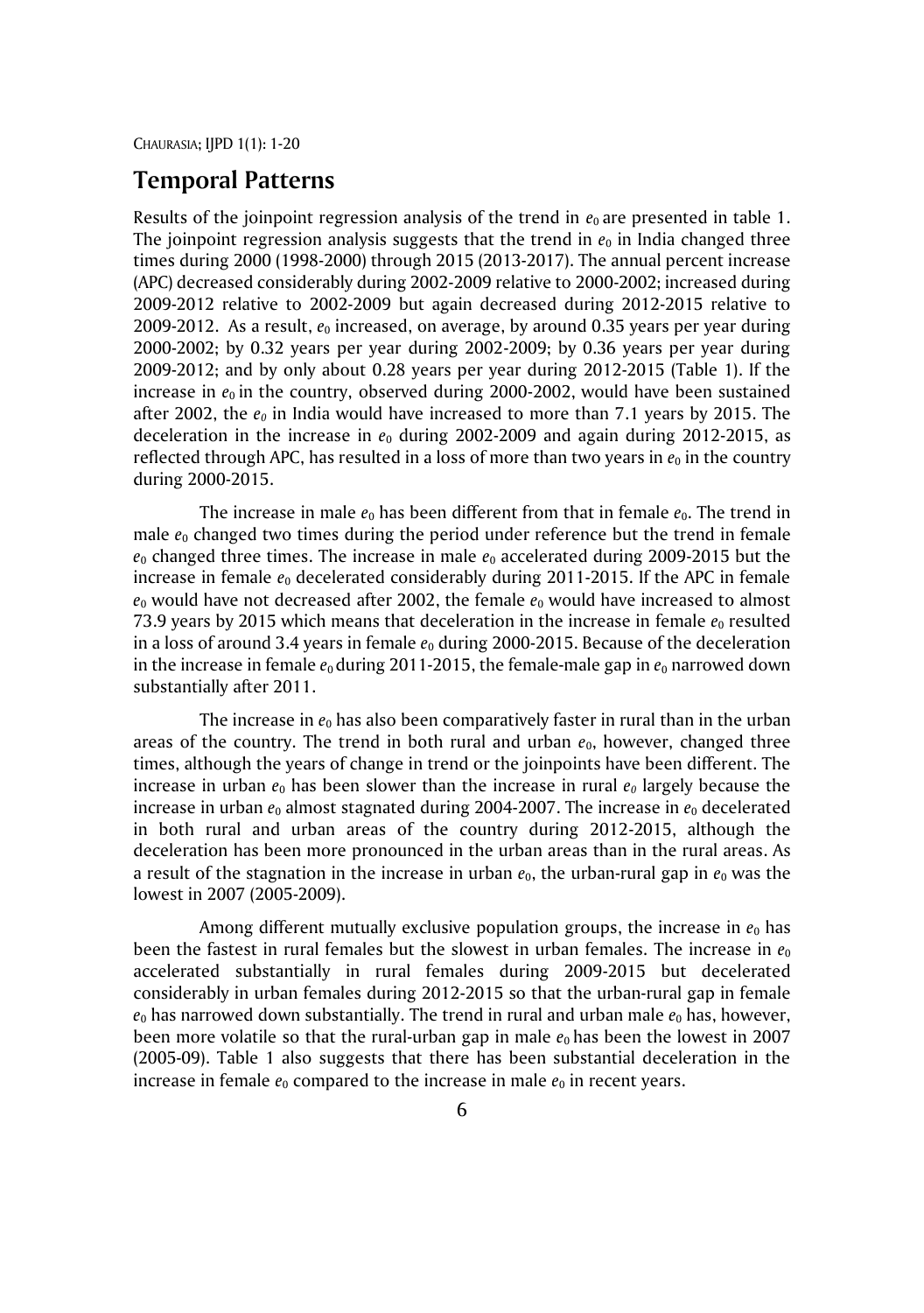| Population groups Total |                     | AAPC     | APC in different time-segments |                               |                                                                                 |          |          |          |          |          |  |  |
|-------------------------|---------------------|----------|--------------------------------|-------------------------------|---------------------------------------------------------------------------------|----------|----------|----------|----------|----------|--|--|
|                         | increase<br>(years) |          |                                |                               | 2000 2001 2002 2003 2004 2005 2006 2007 2008 2009 2010 2011 2012 2013 2014 2015 |          |          |          |          |          |  |  |
| Person                  | 6.1                 | $0.622*$ | $0.823*$<br>$0.558*$           |                               |                                                                                 |          |          | $0.738*$ |          | $0.534*$ |  |  |
| Male                    | 5.9                 | $0.613*$ | $0.670*$<br>$0.448*$           |                               |                                                                                 |          |          |          | $0.750*$ |          |  |  |
| Female                  | 6.4                 | $0.643*$ | $0.962*$                       |                               | $0.618*$                                                                        |          |          | $0.800*$ |          | $0.606*$ |  |  |
| Rural                   | 6.1                 | $0.631*$ | $0.884*$                       |                               | $0.573*$                                                                        |          |          | $0.696*$ |          | $0.491*$ |  |  |
| Rural male              | 6.6                 | $0.601*$ |                                | $0.653*$                      | $0.460*$                                                                        |          |          |          | $0.683*$ |          |  |  |
| Rural female            | 4.8                 | $0.662*$ | $1.002*$                       |                               |                                                                                 | $0.717*$ |          |          |          | $0.256*$ |  |  |
| Urban                   | 5.7                 | $0.455*$ |                                | $0.464*$                      | 0.099                                                                           |          | $0.705*$ |          |          | $0.385*$ |  |  |
| Urban male              | 5.1                 | $0.498*$ | $0.592*$                       | 0.100                         |                                                                                 | $0.715*$ |          |          | $0.506*$ |          |  |  |
| Urban female            | 4.5                 | $0.416*$ |                                | $0.480*$<br>0.143<br>$0.716*$ |                                                                                 |          |          |          | $0.256*$ |          |  |  |

Table 1: Trend in  $e_0$  in India and different population groups, 1998-2002 (2000) to 2013-2017 (2015).

Source: Author

Remarks: \* indicates that APC and AAPC are statistically different from zero. Dark shaded cells are jointpoints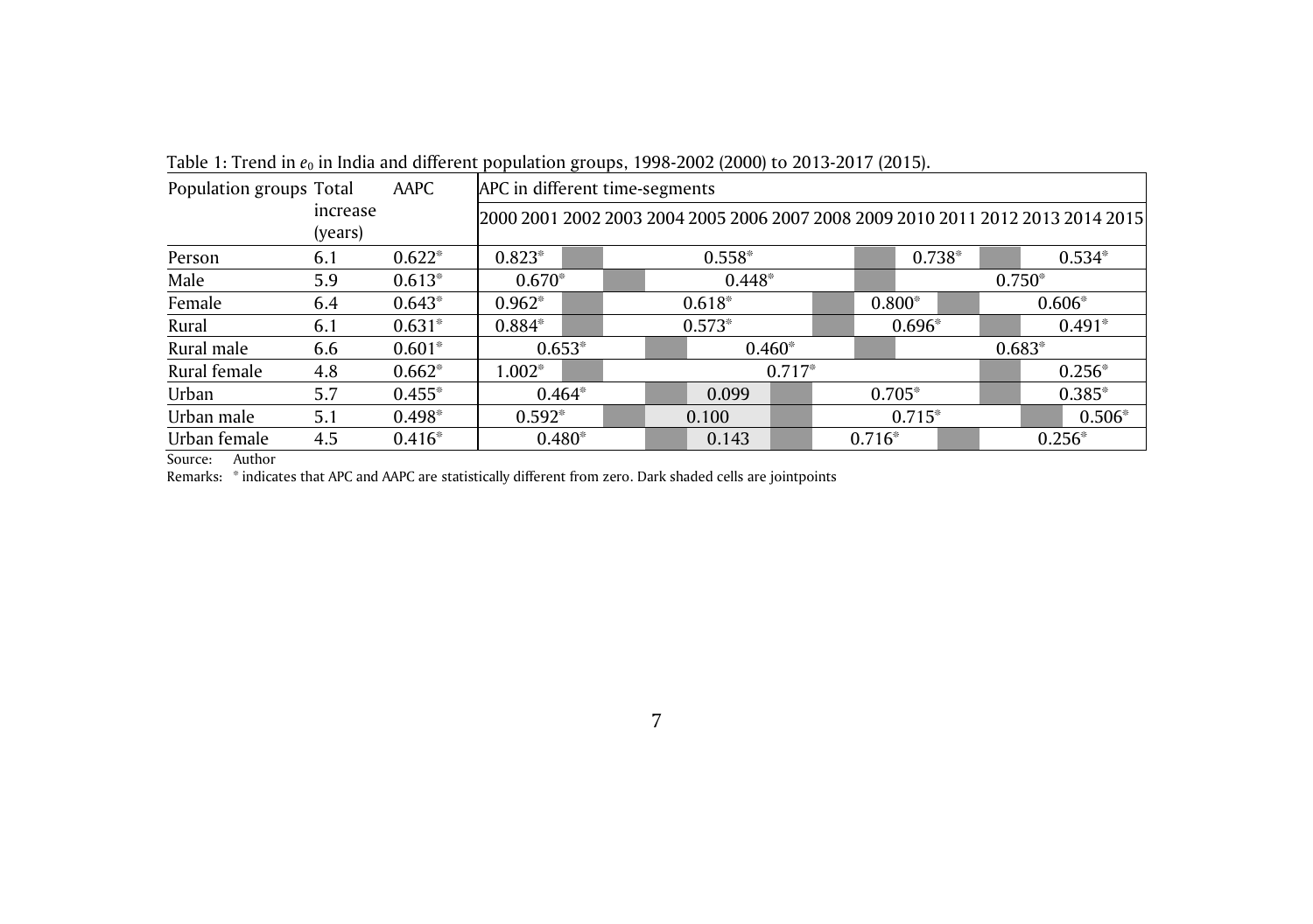| State                 | Net.     | AAPC     | APC in different time-segments                                                  |          |          |       |          |       |          |        |          |          |          |          |          |
|-----------------------|----------|----------|---------------------------------------------------------------------------------|----------|----------|-------|----------|-------|----------|--------|----------|----------|----------|----------|----------|
|                       | increase |          | 2000 2001 2002 2003 2004 2005 2006 2007 2008 2009 2010 2011 2012 2013 2014 2015 |          |          |       |          |       |          |        |          |          |          |          |          |
|                       | (years)  |          |                                                                                 |          |          |       |          |       |          |        |          |          |          |          |          |
| Andhra Pradesh        | 6.3      | $0.645*$ | 0.987*                                                                          |          | 0.495    |       |          | 0.065 |          |        |          | $1.029*$ |          |          | 0.440    |
| Assam                 | 8.2      | 0.887*   |                                                                                 |          |          |       | $0.807*$ |       |          |        |          |          |          |          | 1.208*   |
| Bihar                 | 5.9      | $0.589*$ | 0.848*                                                                          |          |          | 0.081 |          |       |          | 1.015* |          |          |          | $0.436*$ |          |
| Gujarat               | 4.9      | $0.457*$ |                                                                                 |          | $0.373*$ |       |          |       |          |        |          |          | $0.640*$ |          |          |
| Haryana               | 4.6      | $0.450*$ |                                                                                 | $0.708*$ |          |       |          | 0.037 |          |        |          | $0.725*$ |          |          | $0.419*$ |
| Himachal Pradesh      | 4.3      | $0.416*$ | $0.811*$                                                                        |          |          |       | $0.124*$ |       |          |        |          |          | $0.625*$ |          |          |
| Jammu and Kashmir 8.2 |          | $0.843*$ |                                                                                 | 1.554*   |          |       |          | 0.159 |          |        | $0.830*$ |          |          |          |          |
| Karnataka             | 4.2      | $0.417*$ |                                                                                 | $0.567*$ |          |       | 0.129    |       |          |        | $0.616*$ |          |          | $0.126*$ |          |
| Kerala                | 3.3      | $0.299*$ | $0.930*$                                                                        |          | $0.445*$ |       |          | 0.030 |          |        |          | $0.240*$ |          |          | 0.002    |
| Madhya Pradesh        | 7.9      | $0.828*$ |                                                                                 |          |          |       |          |       | $0.828*$ |        |          |          |          |          |          |
| Maharashtra           | 6.3      | $0.607*$ |                                                                                 | $0.886*$ |          |       |          | 0.330 |          |        | $0.648*$ |          |          |          | 0.366*   |
| Odisha                | 9.3      | $0.990*$ | 1.080*                                                                          |          |          |       | $0.712*$ |       |          |        | $1.020*$ |          |          | $1.342*$ |          |
| Punjab                | 5.2      | $0.511*$ | $0.835*$                                                                        |          |          |       | 0.128    |       |          |        |          | $0.826*$ |          |          | 0.204    |
| Rajasthan             | 5.2      | $0.532*$ |                                                                                 |          | $0.626*$ |       |          |       |          |        |          |          | $0.424*$ |          |          |
| Tamil Nadu            | 6.0      | $0.580*$ | $0.732*$                                                                        |          |          |       |          |       |          |        | $0.553*$ |          |          |          |          |
| Uttar Pradesh         | 5.3      | $0.567*$ |                                                                                 |          |          |       | $0.599*$ |       |          |        |          |          |          |          | $0.439*$ |
| West Bengal           | 5.6      | $0.538*$ |                                                                                 | 0.788*   |          |       |          |       |          |        | 0.447*   |          |          |          |          |

Table 2: Trend in  $e_0$  in selected states, 1998-2002 (circa 2000) through 2013-17 (circa 2015).

Source: Author's calculations<br>Remarks: The shaded cell indica

Remarks: The shaded cell indicates joinpoint.

\* Indicates APC or AAPC are statistically significantly different from zero.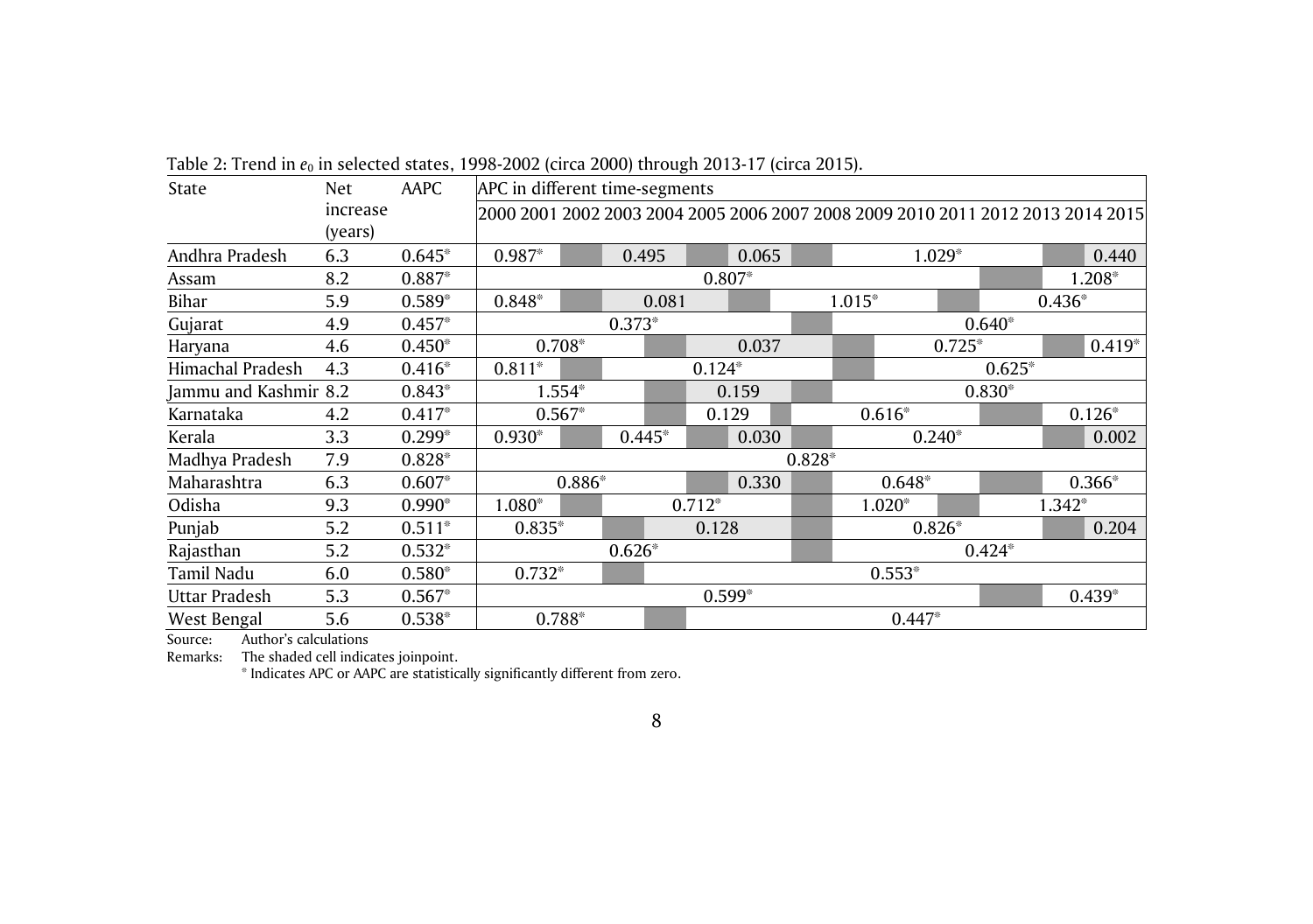| Country/State         | <b>Net</b>          | AAPC  | APC in different time-segments   |                                                                                 |       |  |          |  |          |          |          |          |
|-----------------------|---------------------|-------|----------------------------------|---------------------------------------------------------------------------------|-------|--|----------|--|----------|----------|----------|----------|
|                       | increase<br>(years) |       |                                  | 2000 2001 2002 2003 2004 2005 2006 2007 2008 2009 2010 2011 2012 2013 2014 2015 |       |  |          |  |          |          |          |          |
| Andhra Pradesh        | 7.0                 | 0.749 | $0.872*$                         | 0.199<br>1.090*                                                                 |       |  |          |  |          |          |          |          |
| Assam                 | 8.0                 | 0.838 |                                  | $0.668*$<br>$1.309*$                                                            |       |  |          |  |          |          |          |          |
| Bihar                 | 5.8                 | 0.545 |                                  | 0.118                                                                           |       |  |          |  |          | $0.831*$ |          |          |
| Gujarat               | 4.6                 | 0.479 |                                  | $0.320*$                                                                        |       |  |          |  |          | $0.619*$ |          |          |
| Haryana               | 3.2                 | 0.282 |                                  | $0.282*$                                                                        |       |  |          |  |          |          |          |          |
| Himachal Pradesh      | 3.2                 | 0.287 |                                  | $0.192*$<br>$0.430*$                                                            |       |  |          |  |          |          |          |          |
| Jammu and Kashmir 7.4 |                     | 0.764 | 1.596*<br>$0.463*$               |                                                                                 |       |  |          |  |          |          |          |          |
| Karnataka             | 5.1                 | 0.536 | $0.690*$                         |                                                                                 |       |  | 0.165    |  | $0.833*$ |          |          | $0.430*$ |
| Kerala                | 3.5                 | 0.319 | $0.933*$                         |                                                                                 | 0.348 |  |          |  | $0.187*$ |          |          |          |
| Madhya Pradesh        | 6.7                 | 0.706 |                                  |                                                                                 |       |  | $0.706*$ |  |          |          |          |          |
| Maharashtra           | 6.7                 | 0.667 | 0.884*                           |                                                                                 |       |  | 0.314    |  |          |          | $0.707*$ |          |
| Odisha                | 8.7                 | 0.913 |                                  |                                                                                 |       |  | $0.913*$ |  |          |          |          |          |
| Punjab                | 5.0                 | 0.526 | $0.840*$                         |                                                                                 |       |  | $-0.101$ |  |          |          | $0.840*$ |          |
| Rajasthan             | 4.4                 | 0.457 | $0.606*$<br>$0.328*$             |                                                                                 |       |  |          |  |          |          |          |          |
| Tamil Nadu            | 5.7                 | 0.570 | $0.849*$<br>0.478*<br>$0.637*$   |                                                                                 |       |  |          |  |          |          |          |          |
| Uttar Pradesh         | 4.4                 | 0.476 | $0.392*$<br>$0.708*$             |                                                                                 |       |  |          |  |          |          |          |          |
| West Bengal           | 6.1                 | 0.599 | $0.717*$<br>$0.503*$<br>$0.700*$ |                                                                                 |       |  |          |  |          |          |          |          |

Table 3: Trend in male  $e_0$  in selected states, 1998-2002 (circa 2000) through 2013-17 (circa 2015).

Source: Author's calculations

Remarks: The shaded cell indicates the joinpoint.

\* Indicates APC or AAPC are statistically significantly different from zero.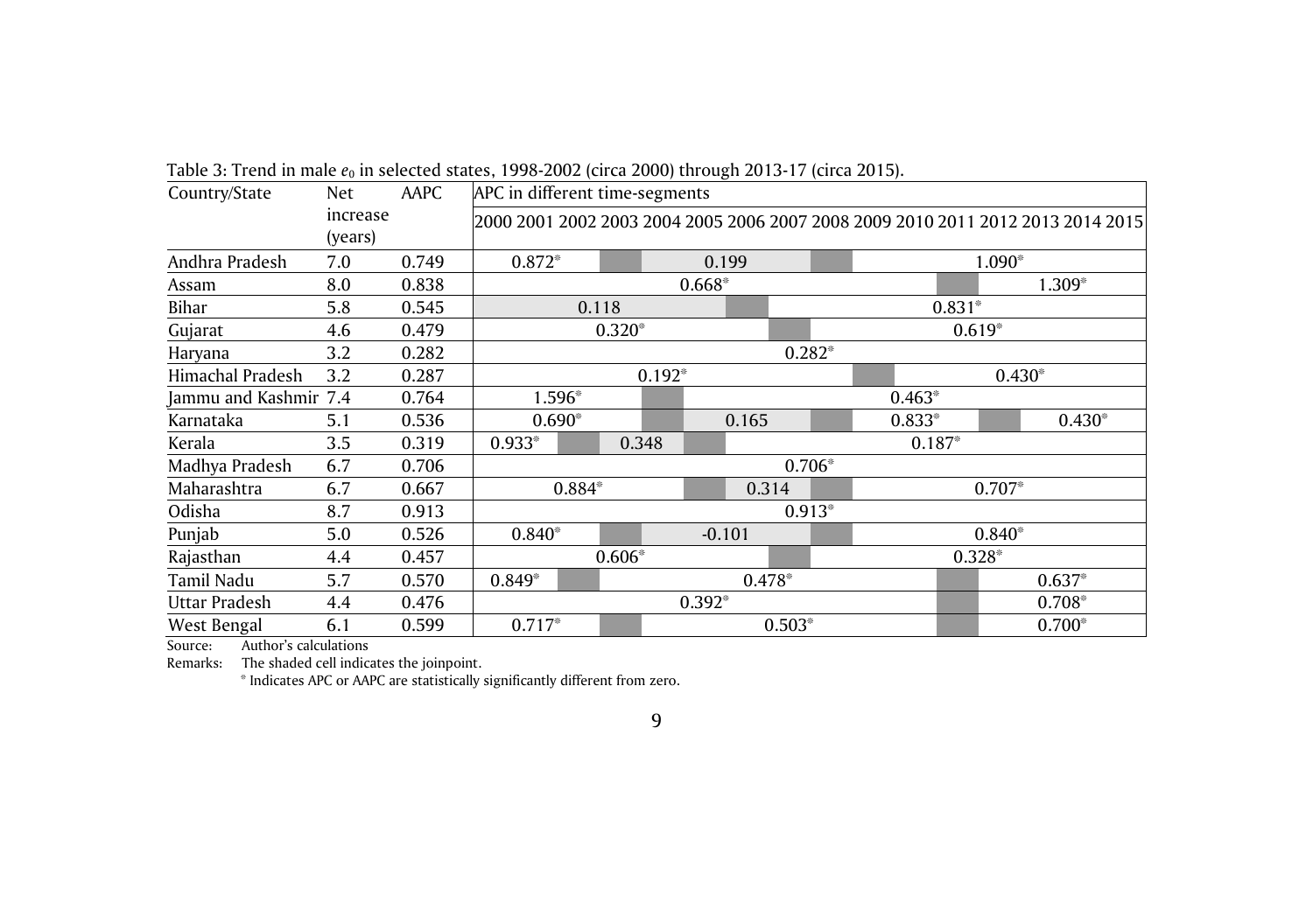| Country/State         | Net.     | AAPC  |                                              | APC in different time-segments         |          |          |                                                                                 |  |          |          |          |          |          |
|-----------------------|----------|-------|----------------------------------------------|----------------------------------------|----------|----------|---------------------------------------------------------------------------------|--|----------|----------|----------|----------|----------|
|                       | increase |       |                                              |                                        |          |          | 2000 2001 2002 2003 2004 2005 2006 2007 2008 2009 2010 2011 2012 2013 2014 2015 |  |          |          |          |          |          |
|                       | (years)  |       |                                              |                                        |          |          |                                                                                 |  |          |          |          |          |          |
| Andhra Pradesh        | 5.6      | 0.559 |                                              | $1.029*$<br>$1.043*$<br>0.119<br>0.188 |          |          |                                                                                 |  |          |          |          |          |          |
| Assam                 | 8.4      | 0.924 |                                              | $0.924*$                               |          |          |                                                                                 |  |          |          |          |          |          |
| Bihar                 | 6.1      | 0.614 | 1.082*                                       |                                        |          | $0.289*$ |                                                                                 |  | $1.073*$ |          |          |          | 0.133    |
| Gujarat               | 5.3      | 0.509 | $0.642*$                                     |                                        |          | $0.358*$ |                                                                                 |  |          | $0.722*$ |          |          | 0.298    |
| Haryana               | 6.4      | 0.605 | 1.396                                        |                                        | 0.624    |          | 0.063                                                                           |  |          | $0.723*$ |          |          | 0.308    |
| Himachal Pradesh      | 5.4      | 0.513 | 1.158                                        | 0.054<br>$0.836*$                      |          |          |                                                                                 |  |          |          |          |          |          |
| Jammu and Kashmir 9.4 |          | 0.883 | 1.327*<br>0.029                              |                                        |          |          | 1.366*                                                                          |  |          | 0.506    |          |          |          |
| Karnataka             | 3.1      | 0.302 | $0.605*$                                     |                                        |          | $0.230*$ |                                                                                 |  | $0.541*$ |          |          | 0.001    |          |
| Kerala                | 2.9      | 0.286 |                                              |                                        |          |          | $0.872*$                                                                        |  |          |          |          |          | $0.141*$ |
| Madhya Pradesh        | 9.3      | 0.968 |                                              |                                        | $1.062*$ |          |                                                                                 |  |          |          | $0.860*$ |          |          |
| Maharashtra           | 5.8      | 0.543 |                                              | 0.828*                                 |          |          |                                                                                 |  | $0.464*$ |          |          |          | $-0.034$ |
| Odisha                | 10.0     | 1.046 | 1.405*                                       |                                        |          |          | $0.623*$                                                                        |  |          |          |          | $1.422*$ |          |
| Punjab                | 5.7      | 0.540 | $0.950*$                                     |                                        |          |          | $0.424*$                                                                        |  |          | $0.716*$ |          |          | $-0.218$ |
| Rajasthan             | 6.0      | 0.592 |                                              |                                        | $0.627*$ |          |                                                                                 |  | 0.844*   |          |          |          | $0.332*$ |
| Tamil Nadu            | 6.5      | 0.686 | $0.686*$                                     |                                        |          |          |                                                                                 |  |          |          |          |          |          |
| Uttar Pradesh         | 6.2      | 0.650 |                                              |                                        |          | 0.838*   |                                                                                 |  |          |          |          |          | 0.135    |
| West Bengal           | 5.2      | 0.487 | $1.091*$<br>$0.732*$<br>$0.449*$<br>$0.189*$ |                                        |          |          |                                                                                 |  |          |          |          |          |          |

Table 4: Trend in female  $e_0$  in selected states, 1998-2002 (circa 2000) through 2013-17 (circa 2015).

Source: Author's calculations

Remarks: The shaded cell indicates the joinpoint.

\* Indicates APC or AAPC are statistically significantly different from zero.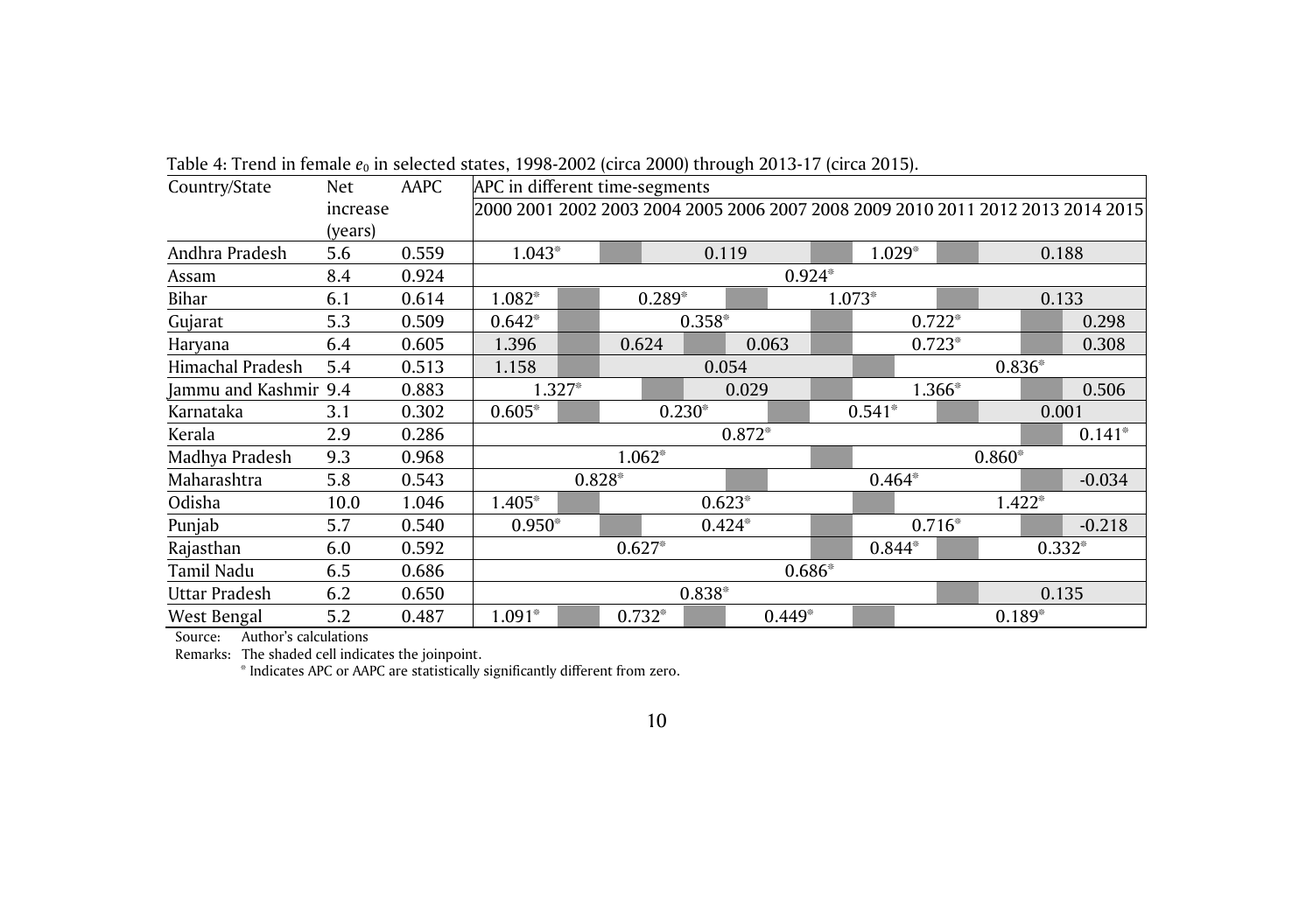| Age               | Combined |         |         | Rural   |         |         | Urban   |         |         |
|-------------------|----------|---------|---------|---------|---------|---------|---------|---------|---------|
| Years             | Person   | Male    | Female  | Person  | Male    | Female  | Person  | Male    | Female  |
| $0 - 1$           | 1.72     | 1.77    | 1.61    | 1.72    | 1.75    | 1.63    | 1.22    | 1.38    | 1.01    |
| $1-4$             | 1.86     | 1.70    | 2.10    | 2.08    | 1.90    | 2.35    | 0.89    | 0.83    | 0.99    |
| $5-9$             | 0.70     | 0.58    | 0.82    | 0.76    | 0.63    | 0.89    | 0.41    | 0.34    | 0.47    |
| $10 - 14$         | 0.30     | 0.26    | 0.33    | 0.33    | 0.29    | 0.37    | 0.15    | 0.13    | 0.17    |
| $15-19$           | 0.21     | 0.18    | 0.25    | 0.24    | 0.20    | 0.29    | 0.10    | 0.09    | 0.12    |
| 20-24             | 0.29     | 0.21    | 0.37    | 0.33    | 0.24    | 0.44    | 0.14    | 0.11    | 0.18    |
| 25-29             | 0.31     | 0.24    | 0.38    | 0.33    | 0.26    | 0.41    | 0.22    | 0.17    | 0.27    |
| 30-34             | 0.26     | 0.24    | 0.29    | 0.25    | 0.22    | 0.29    | 0.24    | 0.26    | 0.21    |
| 35-39             | 0.21     | 0.20    | 0.22    | 0.20    | 0.18    | 0.22    | 0.19    | 0.23    | 0.14    |
| 40-44             | 0.15     | 0.17    | 0.14    | 0.12    | 0.13    | 0.11    | 0.18    | 0.20    | 0.15    |
| 45-49             | 0.13     | 0.13    | 0.13    | 0.09    | 0.09    | 0.09    | 0.18    | 0.20    | 0.15    |
| 50-54             | 0.11     | 0.18    | 0.04    | 0.03    | 0.12    | $-0.06$ | 0.24    | 0.27    | 0.18    |
| 55-59             | 0.13     | 0.19    | 0.05    | 0.01    | 0.07    | $-0.07$ | 0.34    | 0.38    | 0.26    |
| 60-64             | 0.20     | 0.24    | 0.17    | 0.10    | 0.10    | 0.10    | 0.39    | 0.47    | 0.30    |
| 65-69             | 0.29     | 0.38    | 0.21    | 0.21    | 0.30    | 0.15    | 0.45    | 0.56    | 0.36    |
| 70-74             | 0.13     | 0.11    | 0.15    | 0.10    | 0.08    | 0.13    | 0.20    | 0.19    | 0.22    |
| 75-79             | $-0.10$  | $-0.16$ | $-0.03$ | $-0.09$ | $-0.15$ | $-0.03$ | $-0.09$ | $-0.19$ | 0.02    |
| 80-84             | $-0.35$  | $-0.38$ | $-0.33$ | $-0.36$ | $-0.37$ | $-0.34$ | $-0.29$ | $-0.31$ | $-0.26$ |
| $85+$             | $-0.40$  | $-0.36$ | $-0.44$ | $-0.42$ | $-0.38$ | $-0.46$ | $-0.29$ | $-0.21$ | $-0.40$ |
| Increase in $e_0$ | 6.15     | 5.89    | 6.44    | 6.05    | 5.65    | 6.50    | 4.85    | 5.10    | 4.53    |

Table 5: Contribution of different age groups to the increase in *e<sup>0</sup>* in India between 2000(1998-2000) and 2015 (2013-2017).

Source: Author's calculations.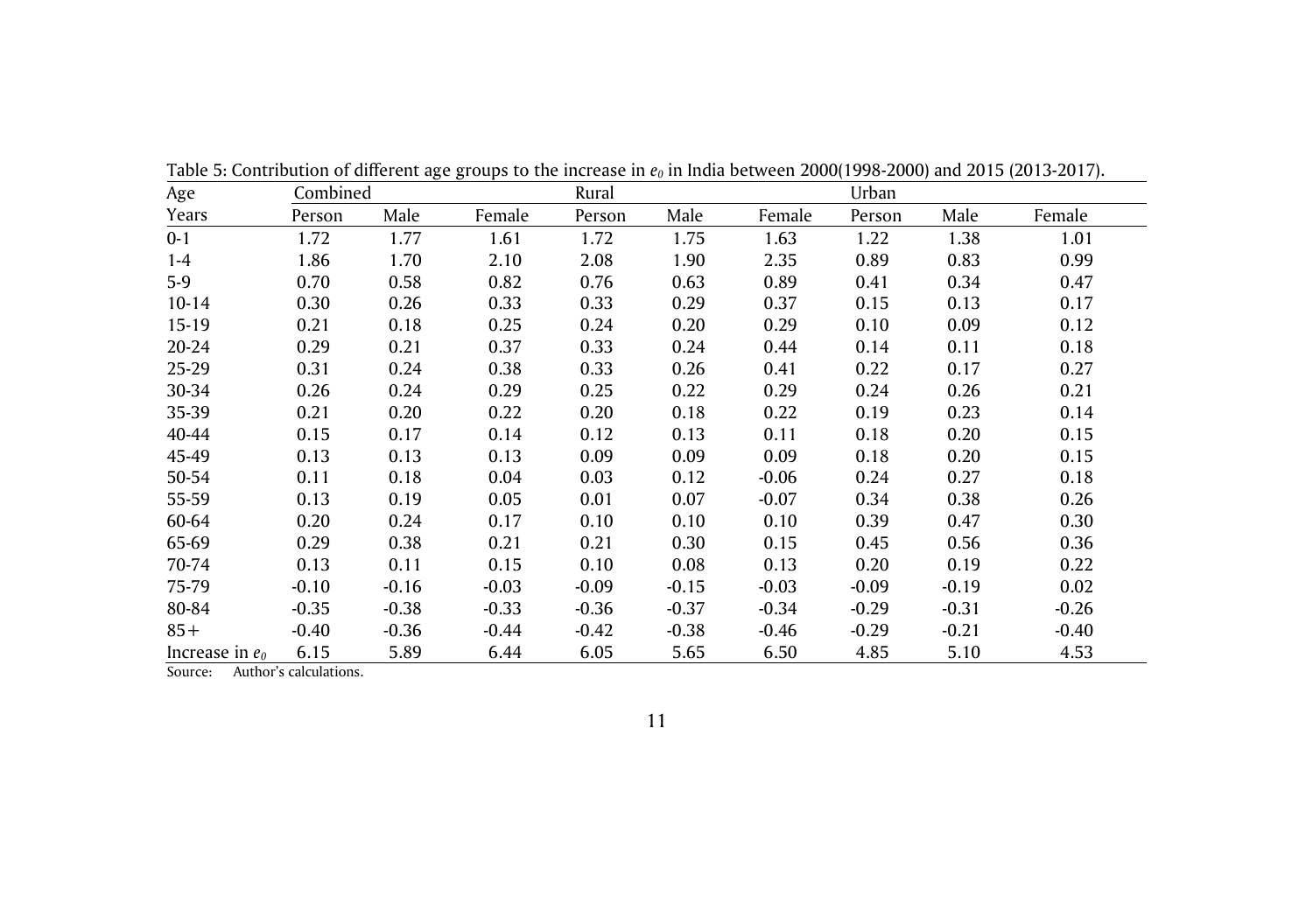|  |  |  |  | Table 6: Contribution of different age groups to the increase in $e_0$ in states between 2000(1998-2000) and 2015 (2013-2017). |  |  |
|--|--|--|--|--------------------------------------------------------------------------------------------------------------------------------|--|--|
|  |  |  |  |                                                                                                                                |  |  |

| <u>Age</u>  | AP      | AS      | BI      | GU      | HA      | HP.     | IA      | KA      | KE      | MP      | MS      | 0D      | PU      | RA      | TN      | UP      | <b>WB</b> |
|-------------|---------|---------|---------|---------|---------|---------|---------|---------|---------|---------|---------|---------|---------|---------|---------|---------|-----------|
| $0 - 1$     | 1.90    | 1.87    | 1.57    | 1.09    | 1.78    | 1.47    | 0.93    | 2.06    | 0.07    | 2.14    | 2.05    | 2.52    | 2.17    | 1.73    | 1.76    | 1.08    | 1.76      |
| $1 - 4$     | 1.30    | 2.18    | 1.89    | 1.41    | 1.85    | 0.84    | 0.85    | 1.41    | 0.15    | 3.19    | 0.99    | 2.68    | 1.29    | 2.46    | 0.85    | 2.51    | 1.22      |
| $5-9$       | 0.36    | 0.90    | 0.93    | 0.61    | 0.57    | 0.19    | 2.08    | 0.37    | 0.41    | 0.80    | 0.30    | 0.60    | 0.35    | 0.72    | 0.26    | 1.06    | 0.48      |
| $10-14$     | 0.23    | 0.54    | 0.48    | 0.19    | 0.14    | 0.09    | 1.76    | 0.11    | 0.33    | 0.31    | 0.16    | 0.32    | 0.11    | 0.20    | 0.12    | 0.39    | 0.23      |
| 15-19       | 0.26    | 0.36    | 0.35    | 0.11    | 0.09    | 0.08    | 0.05    | 0.13    | 0.05    | 0.20    | 0.18    | 0.32    | 0.06    | 0.14    | 0.20    | 0.27    | 0.17      |
| 20-24       | 0.33    | 0.49    | 0.38    | 0.18    | 0.25    | 0.15    | 0.08    | 0.20    | 0.05    | 0.29    | 0.19    | 0.45    | 0.10    | 0.21    | 0.37    | 0.44    | 0.21      |
| 25-29       | 0.30    | 0.46    | 0.41    | 0.24    | 0.31    | 0.18    | 0.23    | 0.21    | 0.07    | 0.23    | 0.22    | 0.35    | 0.23    | 0.26    | 0.34    | 0.49    | 0.18      |
| 30-34       | 0.29    | 0.34    | 0.35    | 0.27    | 0.14    | 0.24    | 0.15    | 0.22    | 0.12    | 0.18    | 0.28    | 0.24    | 0.24    | 0.19    | 0.26    | 0.34    | 0.13      |
| 35-39       | 0.22    | 0.27    | 0.28    | 0.18    | 0.12    | 0.09    | 0.11    | 0.17    | 0.14    | 0.18    | 0.23    | 0.31    | 0.13    | 0.06    | 0.18    | 0.24    | 0.15      |
| 40-44       | 0.11    | 0.28    | 0.21    | 0.14    | 0.07    | 0.07    | 0.02    | 0.07    | 0.15    | 0.24    | 0.22    | 0.27    | 0.04    | $-0.01$ | 0.19    | 0.07    | 0.12      |
| 45-49       | 0.10    | 0.39    | 0.31    | 0.19    | $-0.02$ | 0.07    | $-0.07$ | 0.09    | 0.14    | 0.19    | 0.28    | 0.14    | $-0.05$ | $-0.03$ | 0.13    | $-0.06$ | 0.17      |
| 50-54       | 0.20    | 0.32    | 0.35    | 0.01    | 0.13    | $-0.01$ | 0.12    | 0.22    | 0.12    | 0.17    | 0.19    | 0.18    | $-0.06$ | $-0.16$ | 0.11    | $-0.26$ | 0.17      |
| 55-59       | 0.30    | 0.39    | 0.16    | $-0.11$ | 0.14    | $-0.01$ | 0.29    | 0.17    | 0.17    | 0.21    | 0.14    | 0.40    | 0.12    | $-0.21$ | 0.35    | $-0.41$ | 0.26      |
| 60-64       | 0.37    | 0.44    | 0.29    | 0.11    | $-0.33$ | 0.19    | 0.27    | $-0.01$ | 0.35    | 0.21    | 0.38    | 0.44    | 0.13    | $-0.07$ | 0.50    | $-0.21$ | 0.47      |
| 65-69       | 0.30    | 0.16    | 0.47    | 0.36    | $-0.48$ | 0.48    | 0.37    | 0.07    | 0.37    | 0.33    | 0.50    | 0.16    | 0.01    | 0.11    | 0.51    | 0.12    | 0.50      |
| 70-74       | 0.15    | $-0.07$ | $-0.18$ | 0.18    | $-0.21$ | 0.25    | 0.42    | $-0.09$ | 0.34    | 0.07    | 0.48    | 0.11    | 0.12    | 0.13    | 0.35    | 0.13    | 0.19      |
| 75-79       | $-0.08$ | $-0.25$ | $-0.52$ | $-0.04$ | $-0.02$ | $-0.09$ | 0.12    | $-0.11$ | 0.34    | $-0.31$ | 0.22    | $-0.19$ | 0.16    | $-0.07$ | 0.08    | $-0.02$ | $-0.13$   |
| 80-84       | $-0.26$ | $-0.47$ | $-0.83$ | $-0.17$ | $-0.02$ | $-0.13$ | $-0.08$ | $-0.41$ | $-0.02$ | $-0.46$ | $-0.35$ | $-0.29$ | $-0.01$ | $-0.22$ | $-0.28$ | $-0.36$ | $-0.35$   |
| $85+$       | $-0.06$ | $-0.36$ | $-0.96$ | $-0.11$ | 0.05    | 0.10    | 0.49    | $-0.62$ | $-0.03$ | $-0.29$ | $-0.45$ | 0.20    | 0.11    | $-0.26$ | $-0.18$ | $-0.52$ | $-0.29$   |
| Increase in | 6.31    | 8.24    | 5.93    | 4.85    | 4.59    | 4.25    | 8.18    | 4.26    | 3.32    | 7.90    | 6.24    | 9.21    | 5.26    | 5.18    | 6.08    | 5.29    | 5.63      |
| $e_0$       |         |         |         |         |         |         |         |         |         |         |         |         |         |         |         |         |           |

Source: Author's calculations.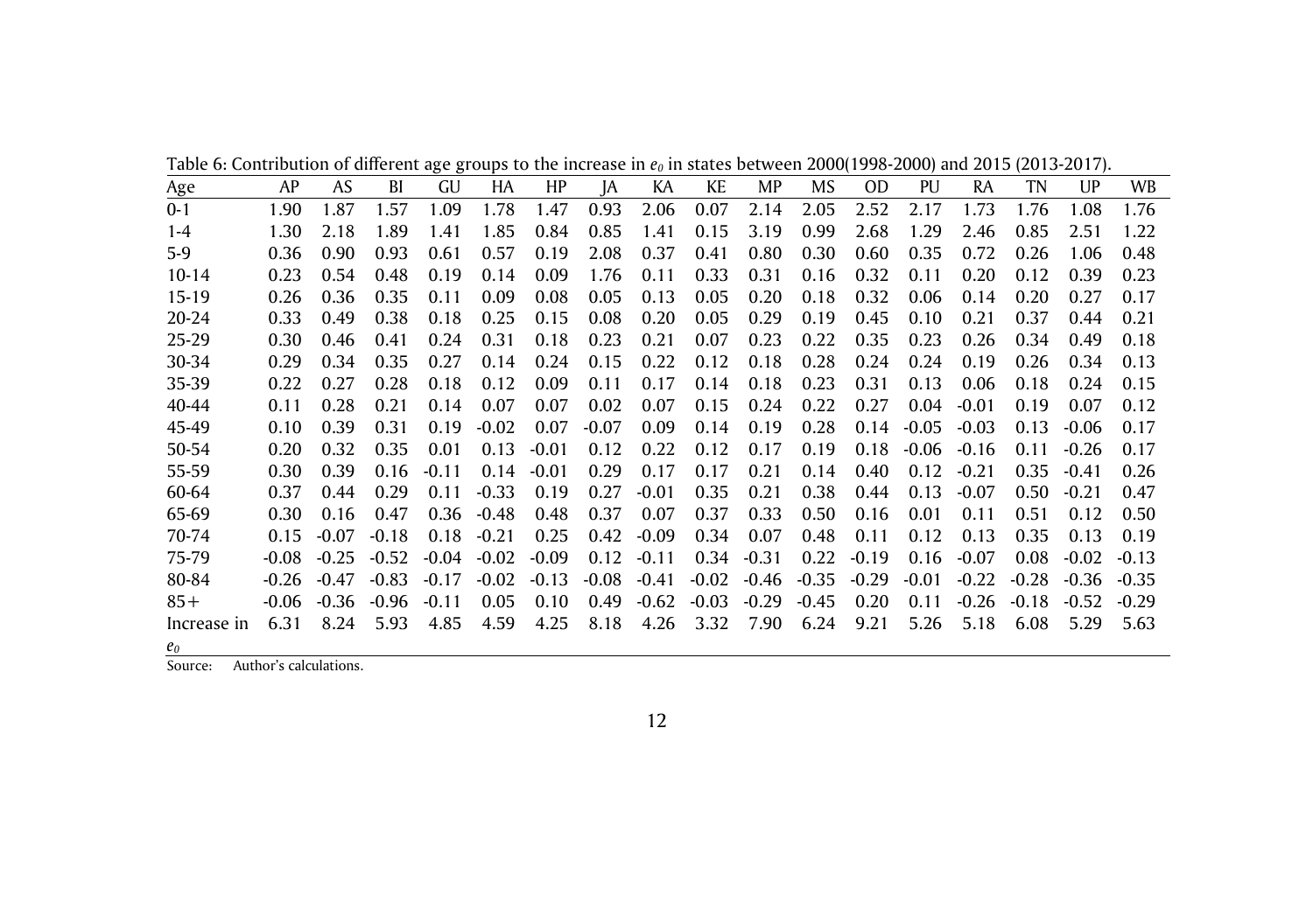| Age               |         |         | Time-segment |         |         |
|-------------------|---------|---------|--------------|---------|---------|
|                   | 2000-02 | 2002-09 | 2009-12      | 2012-15 | 2000-15 |
| $0 - 1$           | 0.10    | 0.89    | 0.45         | 0.28    | 1.72    |
| $1 - 4$           | 0.26    | 0.87    | 0.41         | 0.32    | 1.86    |
| $5-9$             | 0.14    | 0.25    | 0.15         | 0.16    | 0.70    |
| $10 - 14$         | 0.06    | 0.12    | 0.06         | 0.05    | 0.30    |
| 15-19             | 0.03    | 0.09    | 0.05         | 0.05    | 0.21    |
| 20-24             | 0.05    | 0.09    | 0.06         | 0.09    | 0.29    |
| 25-29             | 0.05    | 0.11    | 0.05         | 0.10    | 0.31    |
| 30-34             | 0.03    | 0.10    | 0.06         | 0.07    | 0.26    |
| 35-39             | 0.03    | 0.06    | 0.07         | 0.04    | 0.21    |
| 40-44             | 0.04    | 0.04    | 0.04         | 0.03    | 0.15    |
| 45-49             | 0.03    | 0.03    | 0.03         | 0.04    | 0.13    |
| 50-54             | 0.06    | 0.05    | 0.00         | 0.00    | 0.11    |
| 55-59             | 0.09    | 0.16    | $-0.03$      | $-0.08$ | 0.13    |
| 60-64             | 0.07    | 0.12    | 0.04         | $-0.02$ | 0.20    |
| 65-69             | 0.06    | 0.01    | 0.10         | 0.11    | 0.29    |
| 70-74             | 0.03    | $-0.11$ | 0.09         | 0.11    | 0.13    |
| 75-79             | $-0.03$ | $-0.15$ | 0.05         | 0.03    | $-0.10$ |
| 80-84             | $-0.05$ | $-0.11$ | $-0.09$      | $-0.10$ | $-0.35$ |
| $85+$             | $-0.01$ | $-0.08$ | $-0.14$      | $-0.16$ | $-0.40$ |
| Increase in $e_0$ | 1.04    | 2.52    | 1.46         | 1.12    | 6.15    |

Table 7: Contribution of different age groups to the increase in *e<sup>0</sup>* in India in different time segments of the period 2000-2015 identified through joinpoint regression analysis.

Source: Author's calculations.

The trend in *e<sup>0</sup>* has varied across the states in terms of both volatility and magnitude of change (Table 2). In Andhra Pradesh and Kerala, the trend in *e<sup>0</sup>* changed four times whereas Madhya Pradesh is the only state where there has been no change in the trend during 2000-2015 or *e<sup>0</sup>* increased linearly on a log scale during the period under reference. In majority of the states, however, the trend in  $e_0$  changed three times during the period under reference reflecting the volatility in the trend. The increase in *e<sup>0</sup>* has been the fastest in Odisha but the slowest in Kerala. Odisha is the only state where female  $e_0$  increased by more than nine years during 2000-2015 or by more than 0.5 years per year, on average. Kerala, on the other hand, is the only state where *e<sup>0</sup>* increased by less than four years or by just 0.2 years per year. Inter-state variance in *e0*, however, decreased over time which indicates sigma-convergence in  $e_0$  across states. There are seven states where APC has not been found to be statistically significantly different from zero during at least one time-segment of the period under reference which suggests that the increase in *e<sup>0</sup>* stagnated during these time segments. In Andhra Pradesh, the increase in *e<sup>0</sup>* stagnated in three of the five time-segments. In Kerala and Punjab, increase in *e<sup>0</sup>* stagnated in two time-segments while it stagnated in one time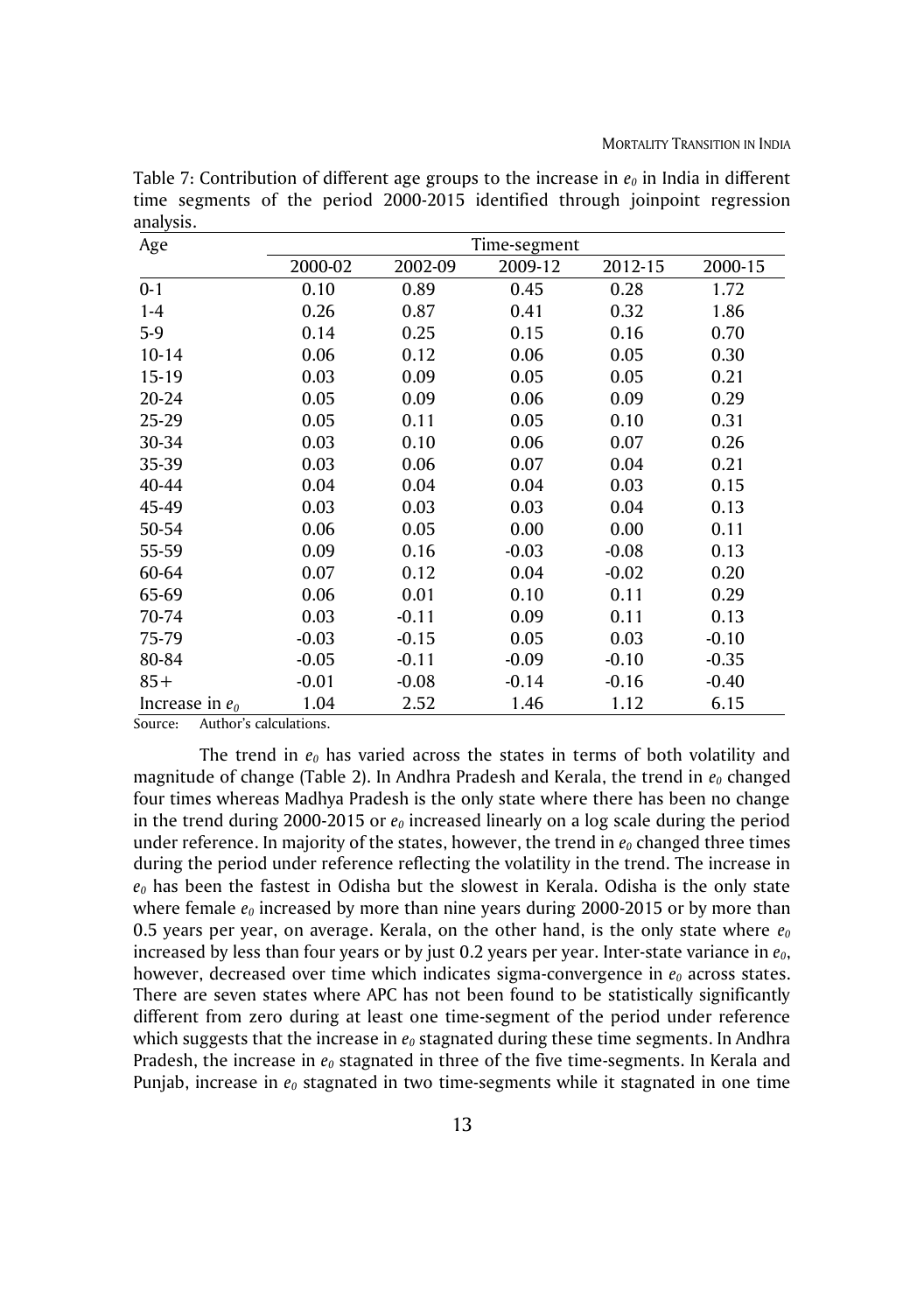segment in Bihar, Haryana, Jammu and Kashmir and Maharashtra.

Table 8: Contribution of different age groups to the increase in male *e<sup>0</sup>* in India in different time segments of the period 2000-2015 identified through joinpoint regression analysis.

| Age               | Time-segment |           |           |           |  |  |  |  |  |  |  |
|-------------------|--------------|-----------|-----------|-----------|--|--|--|--|--|--|--|
|                   | 2000-2004    | 2004-2009 | 2009-2015 | 2000-2015 |  |  |  |  |  |  |  |
| $0 - 1$           | 0.20         | 0.81      | 0.76      | 1.77      |  |  |  |  |  |  |  |
| $1 - 4$           | 0.30         | 0.76      | 0.64      | 1.70      |  |  |  |  |  |  |  |
| $5-9$             | 0.11         | 0.21      | 0.26      | 0.58      |  |  |  |  |  |  |  |
| $10 - 14$         | 0.04         | 0.11      | 0.11      | 0.26      |  |  |  |  |  |  |  |
| 15-19             | 0.03         | 0.07      | 0.08      | 0.18      |  |  |  |  |  |  |  |
| 20-24             | 0.05         | 0.03      | 0.13      | 0.21      |  |  |  |  |  |  |  |
| 25-29             | 0.06         | 0.03      | 0.15      | 0.24      |  |  |  |  |  |  |  |
| 30-34             | 0.04         | 0.04      | 0.16      | 0.24      |  |  |  |  |  |  |  |
| 35-39             | 0.05         | 0.00      | 0.16      | 0.20      |  |  |  |  |  |  |  |
| 40-44             | 0.05         | $-0.03$   | 0.15      | 0.17      |  |  |  |  |  |  |  |
| 45-49             | 0.05         | $-0.04$   | 0.12      | 0.13      |  |  |  |  |  |  |  |
| 50-54             | 0.08         | $-0.01$   | 0.12      | 0.18      |  |  |  |  |  |  |  |
| 55-59             | 0.13         | 0.08      | $-0.02$   | 0.19      |  |  |  |  |  |  |  |
| 60-64             | 0.13         | 0.04      | 0.06      | 0.24      |  |  |  |  |  |  |  |
| 65-69             | 0.08         | $-0.01$   | 0.31      | 0.38      |  |  |  |  |  |  |  |
| 70-74             | $-0.01$      | $-0.10$   | 0.22      | 0.11      |  |  |  |  |  |  |  |
| 75-79             | $-0.06$      | $-0.11$   | 0.01      | $-0.16$   |  |  |  |  |  |  |  |
| 80-84             | $-0.08$      | $-0.06$   | $-0.24$   | $-0.38$   |  |  |  |  |  |  |  |
| $85+$             | 0.08         | $-0.17$   | $-0.27$   | $-0.36$   |  |  |  |  |  |  |  |
| Increase in $e_0$ | 1.34         | 1.64      | 2.91      | 5.89      |  |  |  |  |  |  |  |

Source: Author's calculations.

Across different states and different time segments, APC was the fastest in Jammu and Kashmir during 2000-2004 but the slowest in Kerala during 2013-2015. In most states of the country, the increase in *e<sup>0</sup>* decelerated during the later years or the period 2000-15 as compared to earlier years of the period 2000-2015, with the exception of only two states - Assam and Odisha. The trend in *e<sup>0</sup>* in Kerala, the state with the highest  $e_0$  in the country throughout the period under reference is typical. currently and in the past has been the most remarkable with the increase in  $e_0$ stagnating during the period 2013-2015.

The deceleration in the increase in *e<sup>0</sup>* has particularly been marked in female *e0*. Odisha is the only state where increase in female *e<sup>0</sup>* did not decelerate during the period under reference whereas in Maharashtra and Punjab, female *e<sup>0</sup>* appears to have decreased in recent years. By comparison, there is no state where APC in male *e<sup>0</sup>* has been negative in recent years. By contrast, male *e<sup>0</sup>* decreased in only Punjab during 2003-2008. In many states, increase in male *e<sup>0</sup>* accelerated in recent years compared to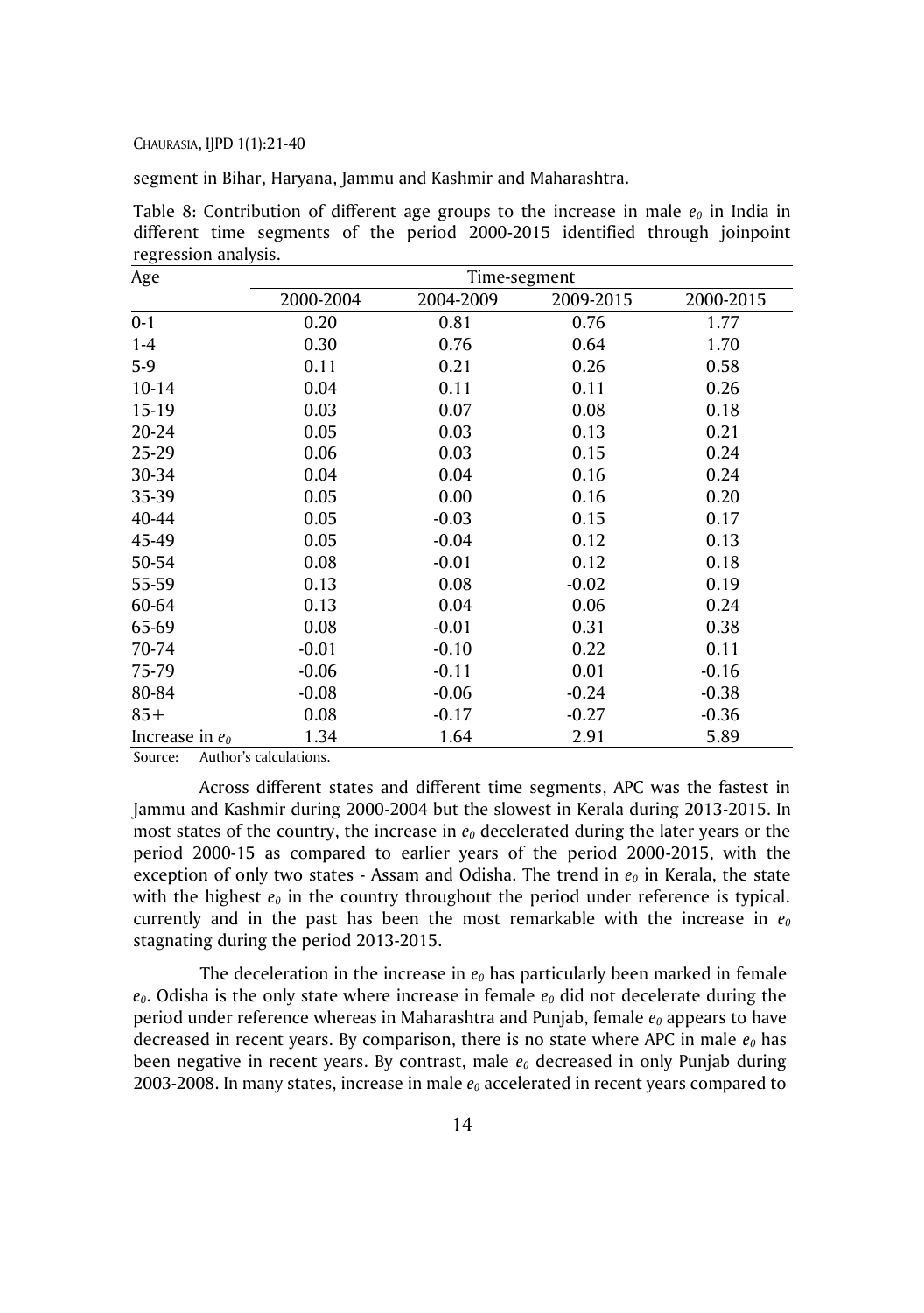that in the past. In all states, the volatility in the trend has also been found to be less in male *e<sup>0</sup>* compared to females. There is no state where number of joinpoints in male  $e_0$  is four and, in three states, there is no joinpoint indicating a linear trend on a log scale. By comparison, number of joinpoints in female *e<sup>0</sup>* has been four in one state and three in seven states. There is only one state where there is no joinpoint in the trend in female *e0*.

Table 9: Contribution of different age groups (years) to the increase in female *e<sup>0</sup>* in India in different time segments of the period 2000-2015 identified through joinpoint regression analysis.

| Age               | Time-segment |           |           |           |           |  |  |  |  |
|-------------------|--------------|-----------|-----------|-----------|-----------|--|--|--|--|
|                   | 2000-2002    | 2002-2008 | 2008-2011 | 2011-2015 | 2000-2015 |  |  |  |  |
| $0 - 1$           | 0.07         | 0.78      | 0.37      | 0.39      | 1.61      |  |  |  |  |
| $1 - 4$           | 0.30         | 0.81      | 0.42      | 0.56      | 2.10      |  |  |  |  |
| $5-9$             | 0.18         | 0.21      | 0.17      | 0.25      | 0.82      |  |  |  |  |
| $10 - 14$         | 0.08         | 0.11      | 0.08      | 0.06      | 0.33      |  |  |  |  |
| $15-19$           | 0.03         | 0.09      | 0.06      | 0.07      | 0.25      |  |  |  |  |
| 20-24             | 0.05         | 0.13      | 0.06      | 0.13      | 0.37      |  |  |  |  |
| 25-29             | 0.07         | 0.14      | 0.06      | 0.11      | 0.38      |  |  |  |  |
| 30-34             | 0.04         | 0.12      | 0.06      | 0.07      | 0.29      |  |  |  |  |
| 35-39             | 0.03         | 0.08      | 0.08      | 0.03      | 0.22      |  |  |  |  |
| 40-44             | 0.04         | 0.11      | 0.00      | $-0.02$   | 0.14      |  |  |  |  |
| 45-49             | 0.04         | 0.06      | 0.04      | $-0.01$   | 0.13      |  |  |  |  |
| 50-54             | 0.07         | 0.03      | 0.07      | $-0.13$   | 0.04      |  |  |  |  |
| 55-59             | 0.09         | 0.18      | 0.00      | $-0.23$   | 0.05      |  |  |  |  |
| 60-64             | 0.06         | 0.11      | 0.06      | $-0.07$   | 0.17      |  |  |  |  |
| 65-69             | 0.07         | 0.01      | 0.01      | 0.11      | 0.21      |  |  |  |  |
| 70-74             | 0.07         | $-0.11$   | 0.03      | 0.17      | 0.15      |  |  |  |  |
| 75-79             | $-0.01$      | $-0.16$   | 0.03      | 0.10      | $-0.03$   |  |  |  |  |
| 80-84             | $-0.05$      | $-0.12$   | $-0.04$   | $-0.12$   | $-0.33$   |  |  |  |  |
| $85+$             | 0.04         | $-0.02$   | 0.00      | $-0.46$   | $-0.44$   |  |  |  |  |
| Increase in $e_0$ | 1.28         | 2.58      | 1.58      | 1.00      | 6.44      |  |  |  |  |

Source: Author's calculations.

# **Decomposition of the Increase in** *e***<sup>0</sup>**

The increase in *e<sup>0</sup>* in India was around 6.1 years between 1998-2002 and 2013-2017. The increase in the person-years lived in the first year of life accounted for an increase of around 1.72 years in *e<sup>0</sup>* while increase in person-years lived in 1-5 years of life accounted for an increase of 1.86 years so that increase in person-years lived in the first five years of life accounted for an increase of 3.58 years or more than 58 per cent of the increase in  $e_0$ . Increase in person-years lived in 15-60 years of age accounted for an increase of 1.8 years or 30 per cent increase in *e0*. Increase in person-years lived in 60-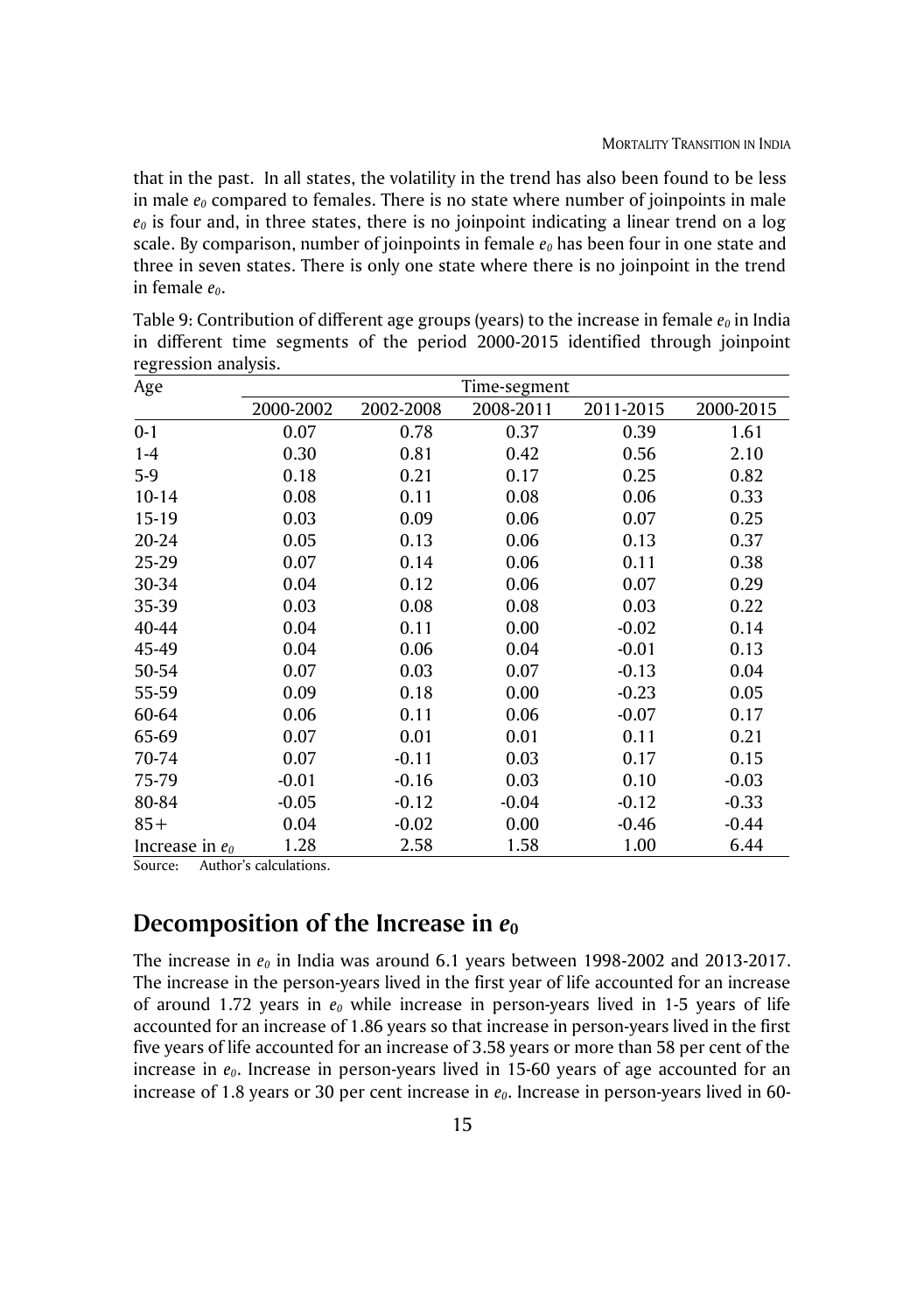75 years of age accounted for an increase of around 0.62 years or 10 per cent increase in  $e_0$  but the decrease in the person-years lived in the age group 75 years and above resulted in a decrease of around 0.85 years or 14 per cent decrease in  $e_0$ . The average annual gain in *e<sup>0</sup>* was the highest during 2009-2012 but the lowest during 2012-2015 because the person-years lived in the age group 50-65 years decreased during 2012- 2015 compared to 2009-2012. Another reason behind low average annual gain in  $e_0$ during 2012-2015 appears to be very slow increase in the survival probability in the first five years of life leading to only a marginal increase in the person-years lived in this age group.

The relative contribution of the change in age-specific survival probabilities to the change in *e<sup>0</sup>* has been different in different states of the country. In most of the states, however, the increase in *e<sup>0</sup>* has primarily been attributed to the improvement in person-years lived in the first five years of life. Notable exceptions to this general pattern are Jammu and Kashmir and Kerala. Similarly, decrease in person-years lived in the age group 75 years and above has accounted for the decrease in  $e_0$  in most of the states. There are only four states - Haryana, Jammu and Kashmir, Kerala, and Punjab where person-years lived in the age group 75 years and above increased during the period under reference and, therefore, contributed to the increase in *e0*. In Haryana, person-years lived in the age group 60-75 years decreased in 2015 compared to 2000. Similarly, person years lived in the age group 40-65 years decreased in Rajasthan and person-years lived in the age group 45-65 years decreased in Utter Pradesh during the period under reference and, therefore, decelerated the increase in *e0*.

The relative contribution of the change in person-years lived in different age groups to the change in *e<sup>0</sup>* has been different in females as compared to males. Almost 80 per cent of the increase in the female *e<sup>0</sup>* is attributed to the increase in person-years lived in the first 15 years of life. This proportion is only 70 per cent in males. By contrast, increase in person-years lived in the age group 60-75 years accounted for an increase of 0.73 years in male *e<sup>0</sup>* but only 0.53 years in female *e0*. On the other hand, decrease in person-years lived in the age group 75 years and above accounted for a decrease of 0.81 years in female *e<sup>0</sup>* but 0.90 years in male *e0*. Similarly, increase in person-years lived in the first five years of life accounted for almost two-third increase in *e<sup>0</sup>* in the rural areas of the country but only around 43 per cent in the urban areas. Increase in personyears lived in the age group 1-5 years of life accounted for more than 34 per cent of the increase in rural *e<sup>0</sup>* but only around 18 per cent increase in urban *e0*.

## **Discussions and Conclusions**

The present analysis reveals volatile trends in *e<sup>0</sup>* in India and in its different population groups and 17 states between 1998-2002 and 2013-2015.There has been a deceleration in the increase in the later years compared to the earlier years of the period 2000-2015 which is quite marked in females. The deceleration in the increase in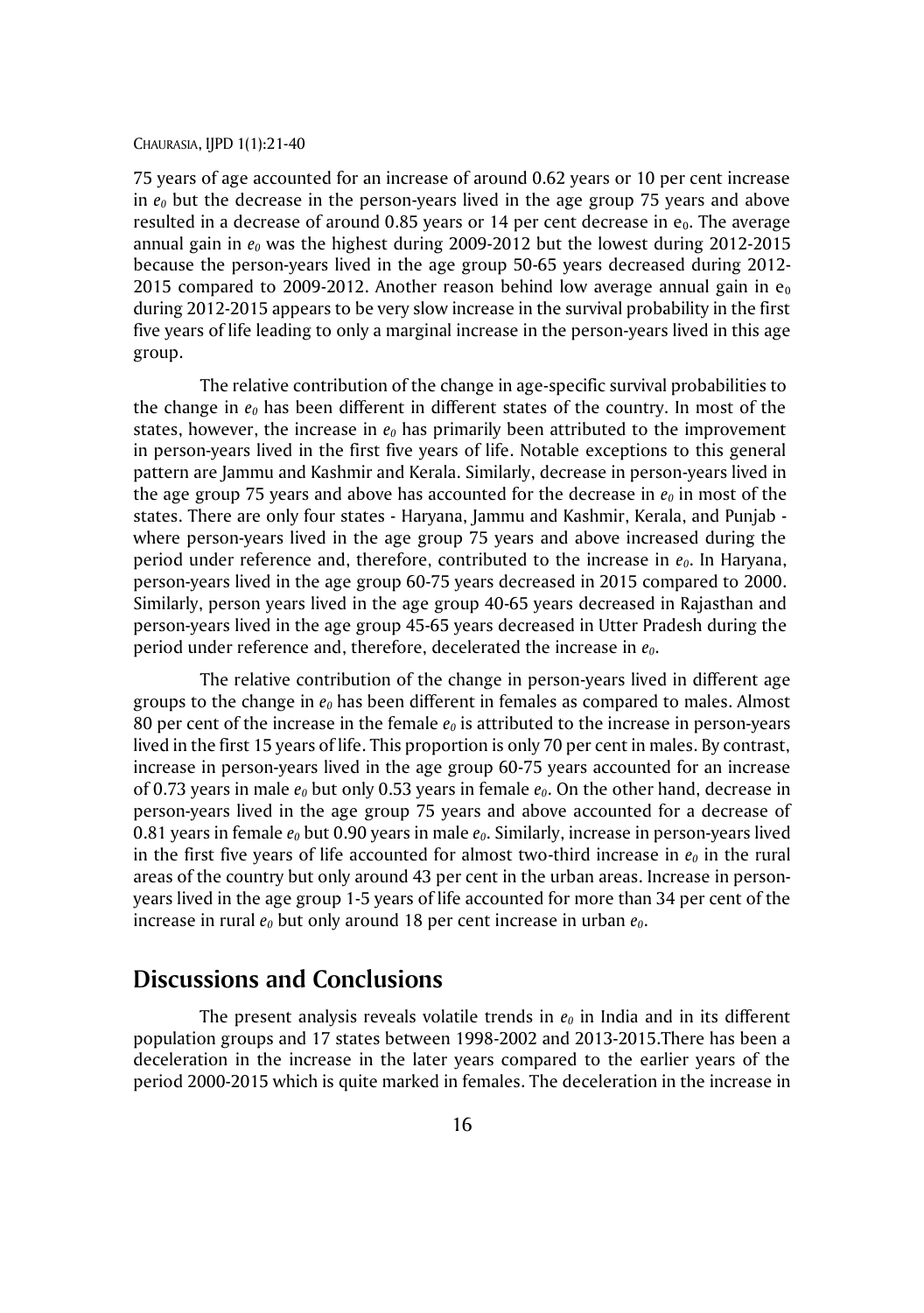$e_0$  during the period under reference is estimated to have costed more than 2 years in the gain in  $e_0$ . The increase in  $e_0$  has also decelerated in most states of the country leading to retarded increase in *e0*. The reason for the observed deceleration in the increase in  $e_0$  has been the deceleration in the increase in female  $e_0$  as the increase in male  $e_0$  has accelerated during this period. The deceleration in the increase in female  $e_0$ is estimated to have costed more than 3 years in the gain in female  $e_0$  and has resulted in narrowing the gender gap in *e0*.

The analysis also reveals that the increase in urban  $e_0$  has stagnated during 2003-2007 and this stagnation has primarily been responsible for relatively slower increase in urban  $e_0$  as compared to the increase in rural  $e_0$ . Unlike the urban areas, there has been no stagnation in the increase in *e<sup>0</sup>* in the rural areas of the country. Because of the stagnation in the increase in urban  $e_0$ , the urban-rural gap in  $e_0$  was the narrowest during 2007 (2005-2009). The urban-rural gap in *e<sup>0</sup>* narrowed down again in the recent past because of the increase in urban *e<sup>0</sup>* decelerated again. The deceleration in the increase in urban *e<sup>0</sup>* has not been confined to a particular sex but is evident in both sexes.

The increase in  $e_0$  in the country has largely been the result of the improvement in the survival probability in the first five years of life. However, the contribution of the improvement in the survival probability in the first five years has varied in different time segments as identified through the joinpoint regression analysis. In recent years, contribution of the improvement in the survival probability in the first five years of life to the increase in  $e_0$  has decreased substantially. On the other hand, the number of person-years lived in the age group 75 years and above has decreased during the period under reference which contributed to the decrease in  $e_0$ . Although, survival probability increased in the age group 75-80 and 80-80 years, yet improvement in the survival probability in these age groups has not been large enough to ensure a decrease in the number of deaths so that the number of person-years lived in these age groups decreased leading to decrease in *e0*.

The deceleration in the increase in female *e<sup>0</sup>* in the country in recent years is a matter of concern from the perspective of population health. The decrease in personyears lived in the age group 40-65 years appears to be responsible for the deceleration in the increase in female *e<sup>0</sup>* in the country. Although, the probability of death in females of this age group has decreased during 2000-2015, yet the decrease in the probability of death has not been sufficient enough to ensure the decrease in the number of deaths and hence increase in person-years lived in this age group. To ensure that improvement in survival probability results in the increase in person-years lived and increase in *e0*, it is imperative that the improvement in survival probability is large enough to ensure an increase in person-years lived in the age group.

Reasons for volatile trends and deceleration in the increase in *e0*, especially in females in India are not known at present. To accelerate the increase in *e0*, it appears imperative to increase the investment in the health of the people. The current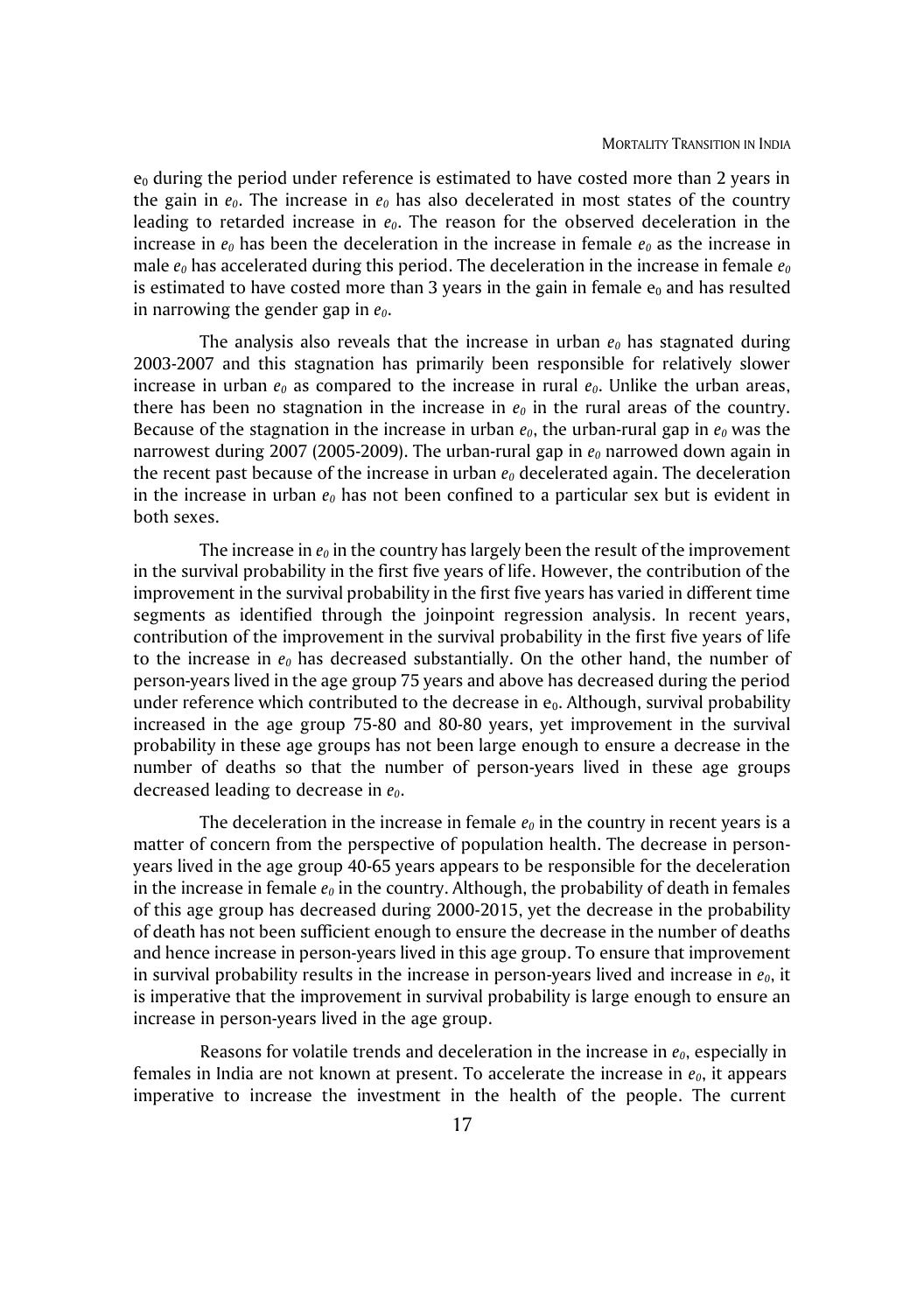investment in health does not appear to be adequate to accelerate the pace of the increase in *e<sup>0</sup>* which remains slow by international standards. India has not been able to achieve the goal of an *e<sup>0</sup>* of 75 years by the year 2015 set at the 1994 International Conference on Population and Development. The National Health Policy 2017 has scaled down the goal of  $e_0$  to 70 years by the year 2025 which will be achieved even without any acceleration in the current rate of increase in *e0*.

#### **References**

- Akinyede O, Soyemi K (2016) Joinpoint regression analysis of pertussis crude incidence rates, Illinois, 1990-2014. *American Journal of Infection* Control, 44(12):1732–3.
- Chaurasia AR (2010) Mortality transition in India: 1970-2005. *Asian Population Studies*, 6(01):47-68
- Chaurasia AR (2020a) Long-term Trend in Infant Mortality in India: A Joinpoint Regression Analysis for 1981-2018. *Indian Journal of Human Development*, 14(3): 394-406.
- Chaurasia AR (2020b) Fertility Transition in Currently Married Reproductive Age Women in India: 1985-2017. https://doi.org/10.1101/2020.07.16.20155176
- Chatenoud L, Garavello W, Pagan E, Bertuccio P, Gallus S, La Vecchia C, Negri E, Bosetti C (2015) Laryngeal cancer mortality trends in European countries. *International Journal of Cancer*, 842: 833–42.
- Chen H, Qian Y, Dong Y, Yang Z, Guo L, Liu J, Shen Q, Wang L (2020) Patterns and changes in life expectancy in China, 1990-2016. *PLoS ONE* 15(4): e0231007. [https://doi.org/10.1371/journal.p](https://doi.org/10.1371/journal.)one.0231007.
- Chen H, Hao L, Yang C, Yan B, Sun Q, Sun L, Chen H, Chen (2018) Understanding the rapid increase in life expectancy in shanghai, China: a population-based retrospective analysis. *BMC Public Health* 18:256. DOI 10.1186/s12889-018- 5112-7
- Clegg LX, Hankey BF, Tiwari R, Feuer EJ, Edwards BK (2009) Estimating average annual percent change in trend analysis. *Statistics in Medicine*, 20 (29): 3670-82.
- Doucet M, Rochette, Hamel D (2016) Prevalence and mortality trends in chronic obstructive pulmonary disease over 2001 to 2011: a public health point of view of the burden. *Canadian Respiratory* Journal, 2016:1–10.
- Gillis D, Edwards BPM (2019) The utility of joinpoint regression for estimating population parameters given changes in population structure. *Heliyon* 5: e02515.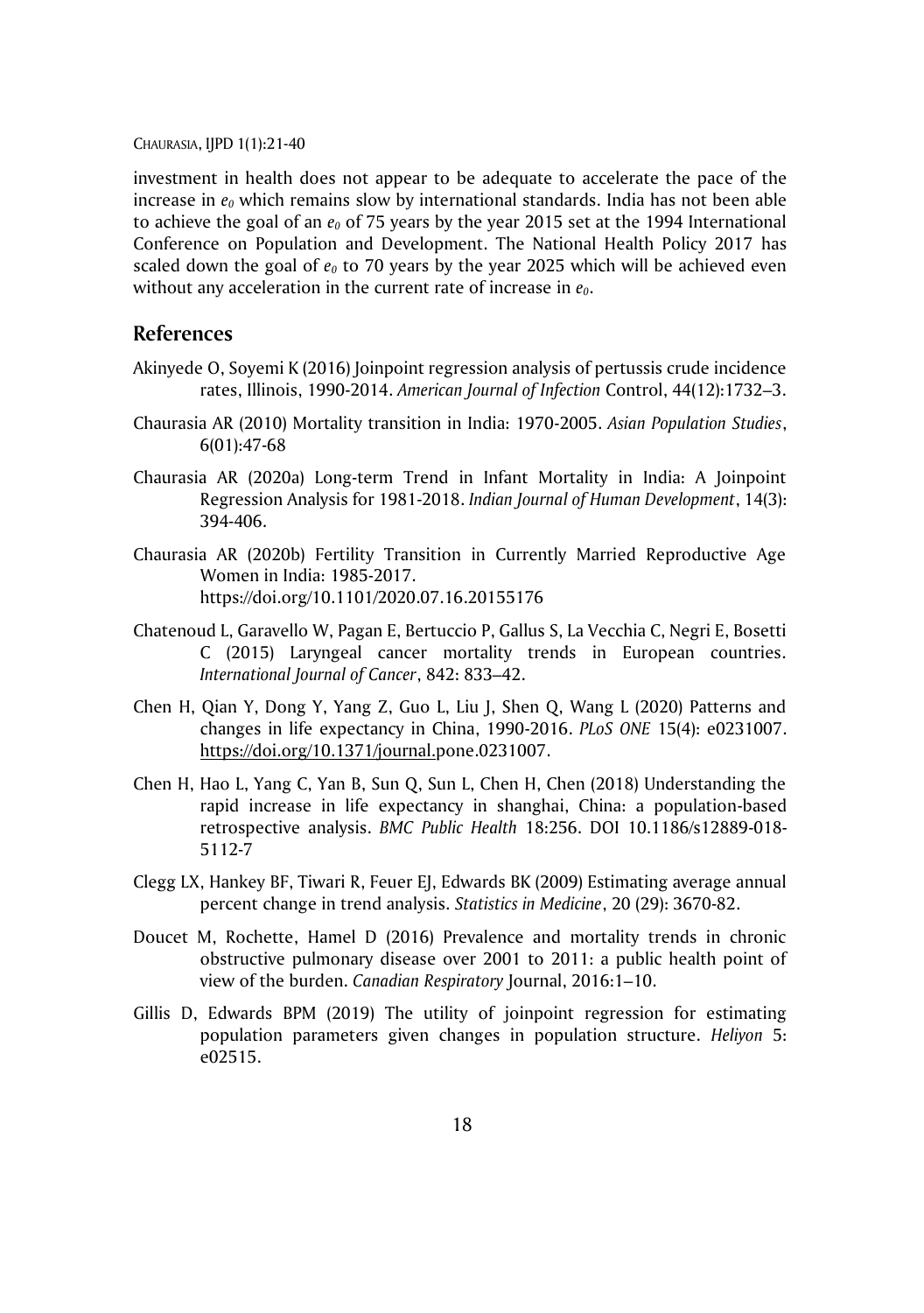- Government of India (1971) *Sample Registration of Births and Deaths in India 1969-70*. New Delhi, Registrar General.
- Government of India (1983) Report on intensive enquiry conducted in a subsample of SRS units (1980-81). Occasional Paper No. 2. New Delhi, Registrar General.
- Government of India (1988) Report on intensive enquiry conducted in a sub-sample of SRS units. Occasional Paper 1 of 1988. New Delhi, Registrar General.
- Government of India (2000) *National Population Policy*. New Delhi, Ministry of Health and Family Welfare.
- Government of India (2002) *National Health Policy 2002*. New Delhi, Ministry of Health and Family Welfare.
- Government of India (2005) *National Rural Health Mission. Framework of Implementation*. New Delhi, Ministry of Health and Family Welfare.
- Government of India (2013) *National Health Mission. Framework of Implementation.* New Delhi, Ministry of Health and Family Welfare.
- Government of India (2017) *National Health Policy 2017*. New Delhi, Ministry of Health and Family Welfare.
- Government of India (2018) *Economic Survey 2017-18*. New Delhi, Ministry of Finance. Department of Economic Affairs.
- Government of India (2019) *SRS Based Abridged Life Tables 2013-2017*. New Delhi, Registrar General and Census Commissioner of India.
- John U, Hanke M (2015) Liver cirrhosis mortality, alcohol consumption and tobacco consumption over a 62-year period in a high alcohol consumption country: a trend analysis. *BMC Research Notes*, 8(1):822.
- Kim H-J, Fay MP, Feuer EJ, Midthune DN (2000) Permutation tests for joinpoint regression with applications to cancer rates. *Statistics in Medicine*, 19: 335-351.
- Kim H-J, Yu B, Feuer EJ (2009) Selecting the number of change-points in segmented line regression. *Statistica Sinica*, 19(2): 597-609.
- Kim J, Kim H-J (2016) Consistent model selection in segmented line regression. *Journal of Statistical Planning and Inference*, 170: 106-116.
- Lerman PM (1980) Fitting segmented regression models by grid search. *Journal of Royal Statistical Society. Series C (Applied Statistics)*, 29(1): 77–84.
- Mahapatra P (2010) An overview of Sample Registration System in India. http://unstats.un.org/unsd/vitalstatkb/KnowledgebaseArticle50447.asp
- Mahapatra P (2017). The Sample Registration System in India. An overview as of 2017. Hyderabad, Institute of Health Systems.